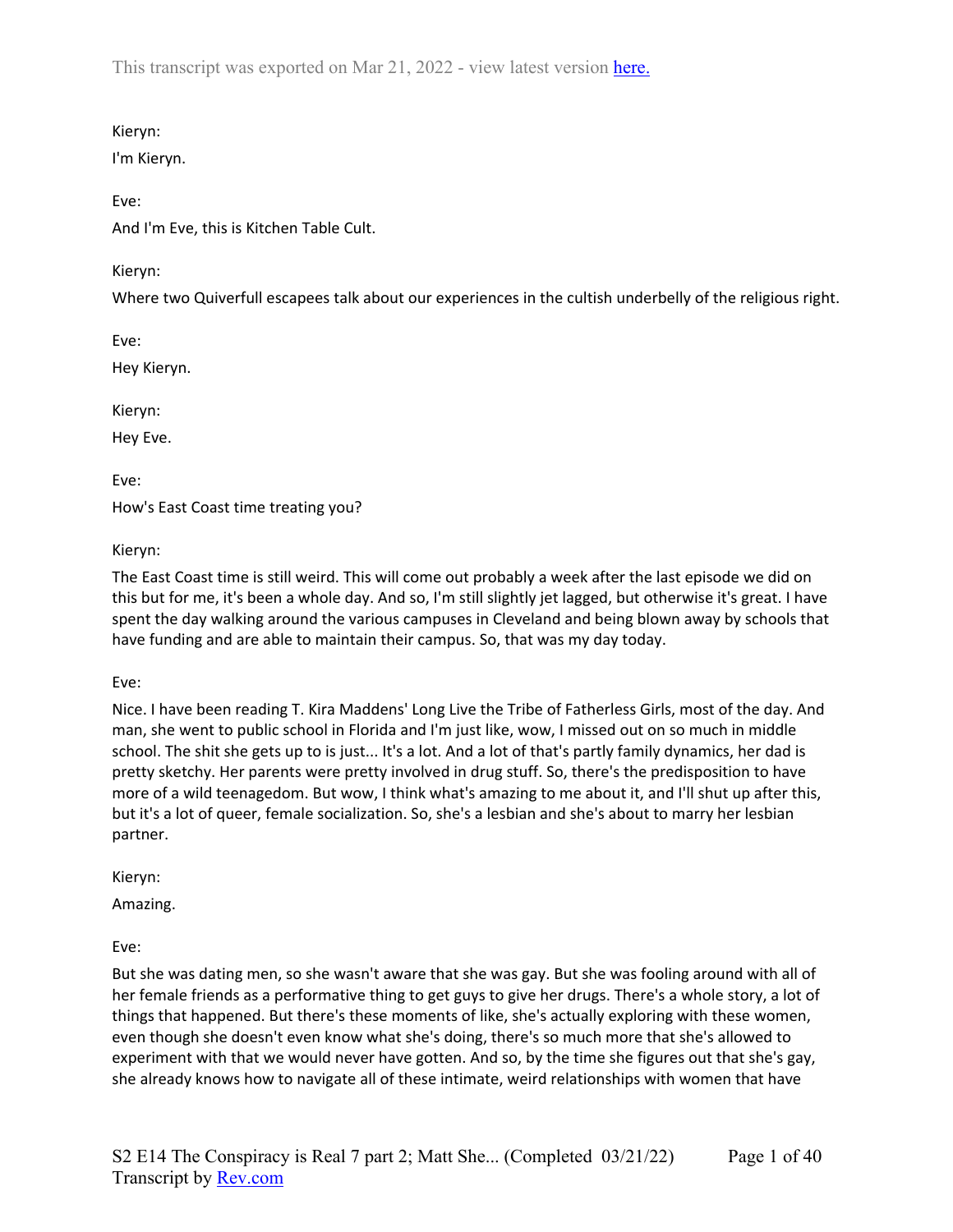these layers of sexual tension, this complexity has already been ground she's traveled. So, that's something I'm jealous of because right now, I'm like-

Kieryn:

You get to learn that now.

Eve:

I'm like, how do you do this? This is so confusing.

Kieryn:

I feel that way about boys. I'm like, I don't understand how to do that now, anymore.

Eve:

Yeah. Boys seem very simple to me, but that's socialization.

Kieryn:

It's weird. Yeah. And I don't know, I never know how people read me, so it's a weird feeling.

Eve:

Yeah.

#### Kieryn:

And then every boy is going to have the genders and I don't want to hold their hand through the genders necessarily, I want them to have figured that out.

Eve:

So, speaking of, there's a show you might enjoy that I just watched today too. There's only three episodes out and they're 30 minutes each, so it's pretty easy. But it's called Work in Progress and it's semi- autobiographical, the main character is playing herself. It's based off of a one woman show that she was doing and it's extremely queer and it's extremely well representative. You know how in a lot of the queer shows, like in the L Word, it's like, why did they not have any trans women around? This is not normal, queer people hang out with queer people, you don't just cordon yourselves off, except for if you're a white CIS gay man, but that's a whole other story.

Kieryn:

See The Castro, you're welcome.

Eve:

Or in these other shows where it's like, there's the one queer character and they don't have any queer friends. And it's like, what? That's not how we work.

Kieryn:

Nope.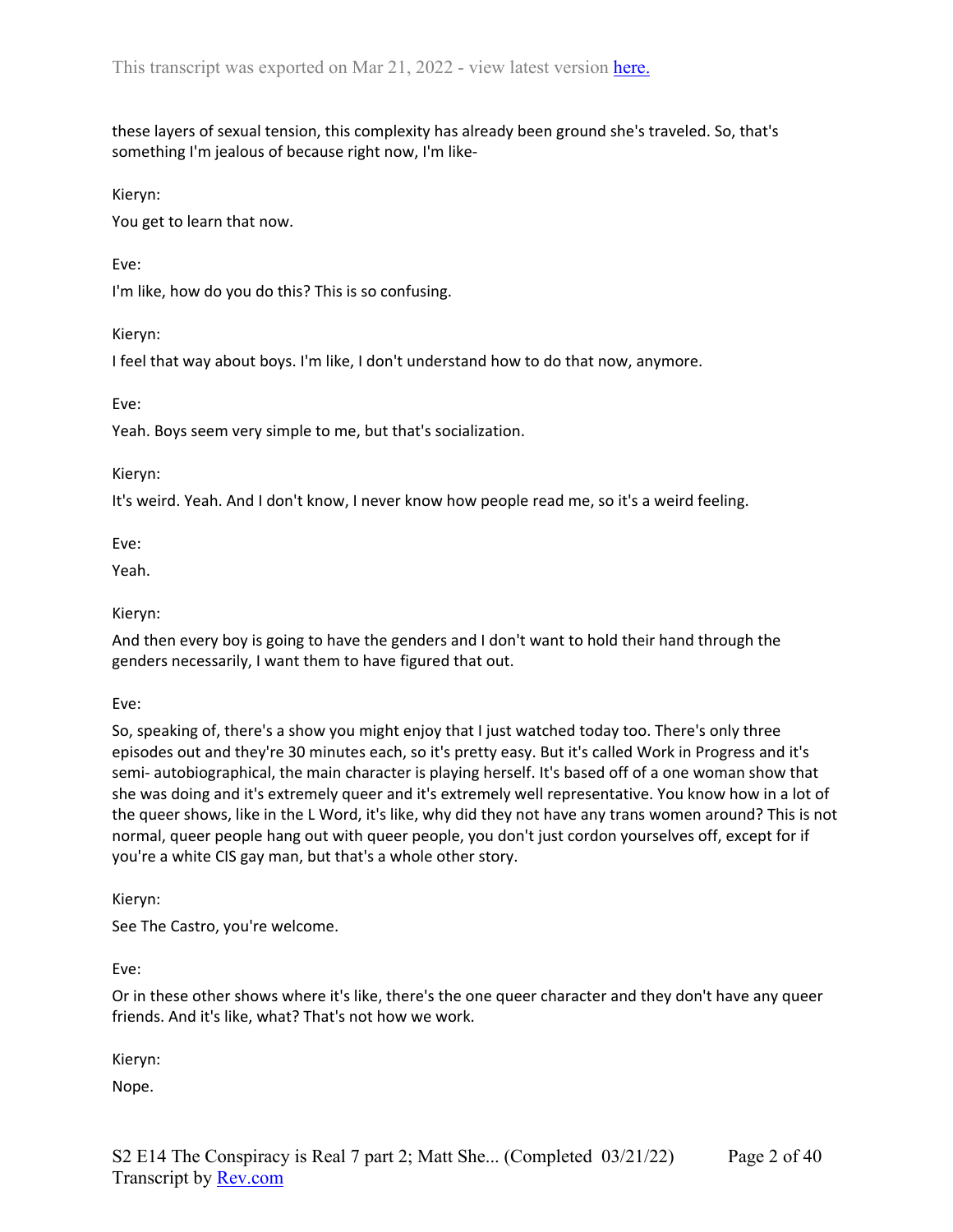Eve:

So, the show has actually got a really good representation of what that actually looks like, it's super cute. Super, super cute. And the romantic lead to this older lesbian is a young trans man.

Kieryn:

Nice.

Eve:

Yeah. It's very cute.

Kieryn:

That's so cool.

Eve:

Yeah. So, anyway catching up on my media consumption now that I'm on a break for a minute, avoiding writing revisions on some projects I had been putting off.

Kieryn:

Fair.

Eve:

Yeah. So, let's pick up where we left off with this hell scape with this guy, or do we just want to talk about fun things instead?

Kieryn:

Yeah. Okay. It was nice. Anyway. All right. Talking about gay stuff.

Eve:

Matt Shea is not gay.

Kieryn:

Matt Shea, no. But he did write this eight page document that we're not going to read like we did with the other document last time because it is far too long.

Eve:

We're just going to pull out some key highlights. But before we do, let's get into a little bit of the Christian Reconstructionism, because I think that's kind of important as a reference here. Because I feel like a lot of his ideas are directly siphoned off from that. Even if he doesn't realize he's doing it, he's doing Rushdoony nonsense. We've mentioned Rushdoony before. So, if you don't know Rushdoony, he's a Calvinist theologian, is the father of Christian Reconstructionism, influenced the Homeschool movement a lot. He was born in 1916, died in 2001.

Eve: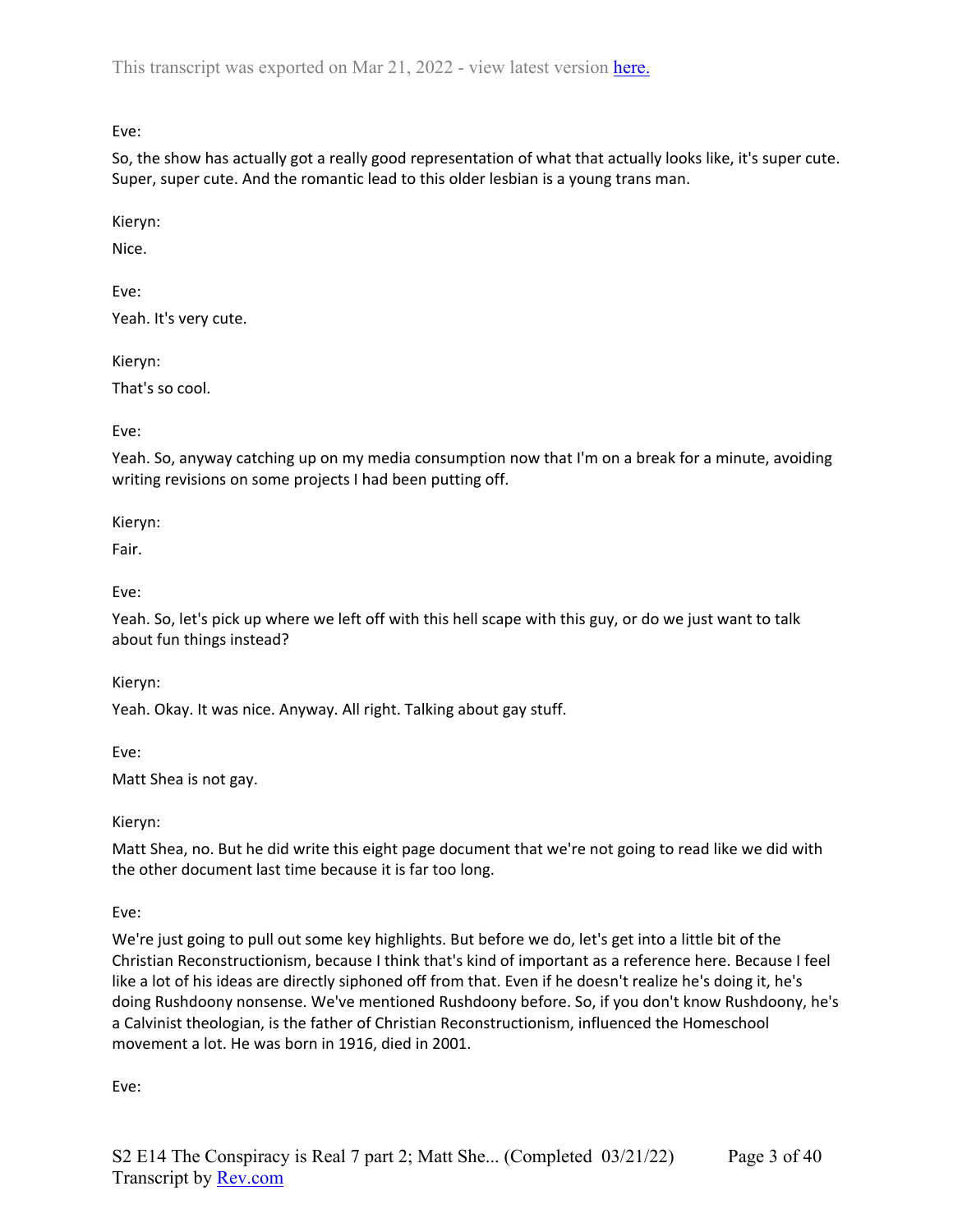How do we talk about this in simple, simple terms? Christian Reconstructionism is basically like America sitting on a hill, supposed to be this Christian nation. And in order for God's Kingdom to be made manifest, the potential of America as a theocracy needs to be brought to fruition.

Kieryn:

Right.

Eve:

And so, that influences Doug Phillips, that influences Mike Ferris, that influences Tim Eccles, that influences all these guys, Doug Wilson. Who else? I'm blanking.

Kieryn:

Gothard.

Eve:

Gothard. Well, Gothard was more-

Kieryn:

Gothard was also his own thing.

Eve:

Yeah. Gothard was more of a contemporary and he's definitely not Calvinist. So, I don't think he thought through the theology that far, I think he just wanted to have a steady stream of little girls to diddle.

Kieryn:

Right.

Eve: That's a whole other story.

Kieryn: But it wasn't too far misaligned.

Eve:

No. Yeah. That doesn't fall that far from it.

Kieryn:

Yeah. There's a lot of overlap between people who follow Gothard and people who follow these other folks as well, that the Reconstructionism sinks in.

Eve:

Right. And so, the Reconstructionists, there's this trickle down effect of those ideas influencing the Patriot movement and people like Matt Shea, and the Patriot movement. You've heard of the Ruby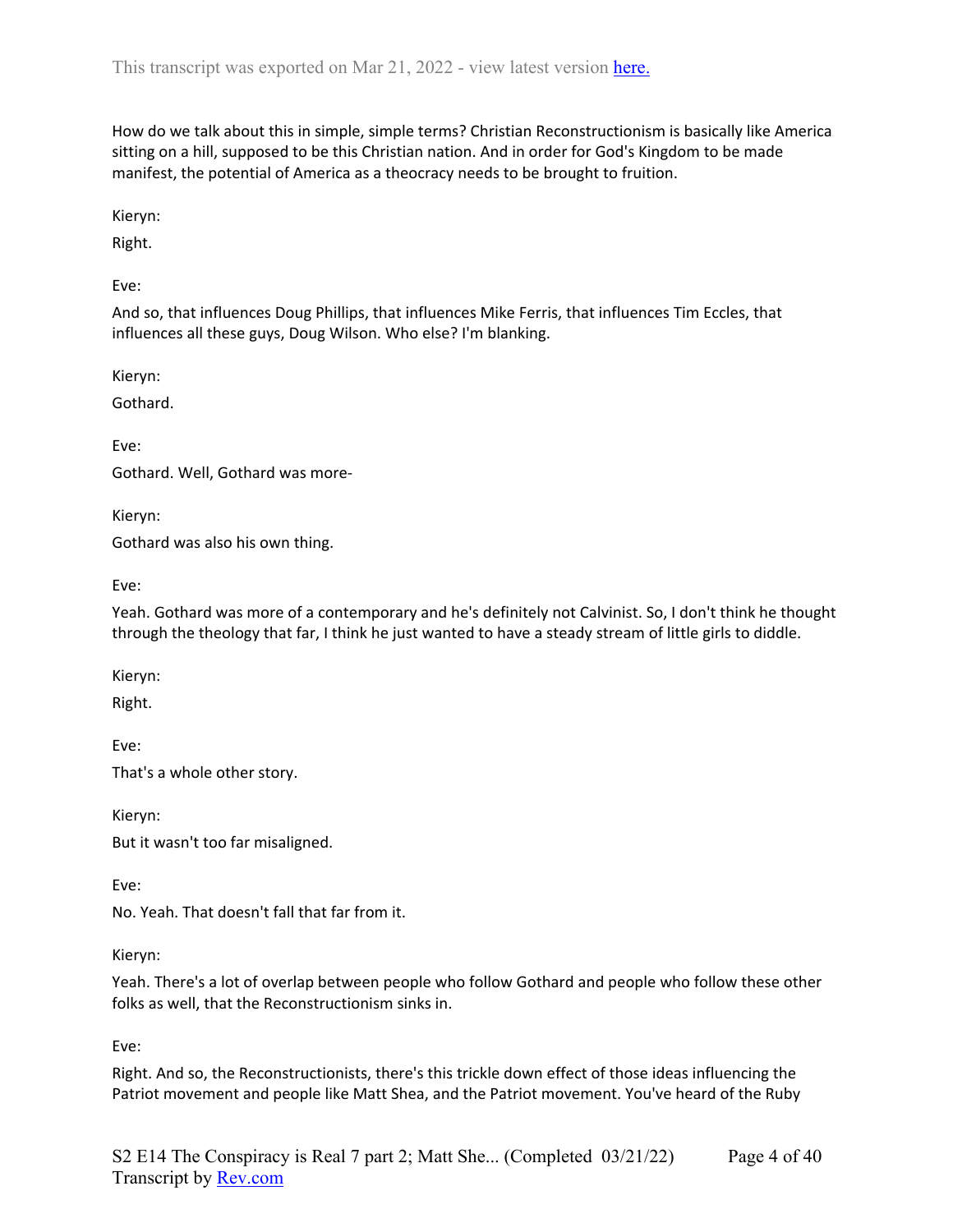Ridge siege and the Waco siege, those are linked back to that. It's this white supremacist, prepper style, armed, militant like, "We are ready to go down fighting," people.

#### Kieryn:

We are prepared for guerilla warfare against our own country because we have to take our country back, so we're not whatever by the left.

#### Eve:

I'm looking at this. I'm reading up a little bit more on the Patriot movement because I'm colloquially familiar with it but I didn't know that Timothy McVeigh, the Oklahoma city bombing was part of that too. That's interesting.

Kieryn:

Yeah.

### Eve:

And the murder of George Tiller was done by pro-life activists who are Patriot movement people. So, when you hear about the standoffs that have been happening in Washington, Oregon, Idaho, that's a lot of that.

Kieryn:

Yeah. There's a lot of overlap.

Eve:

Now, Matt Shea's been linked to the Three Percenters and supporting them. Can you tell our listeners who haven't been listening to Behind the Bastards story religiously, what the Three Percenters are?

Kieryn:

Yes. Let me pull up the Wikipedia article on it again.

Eve:

It's a white supremacist group.

Kieryn:

It's a white supremacist group. They are a militia movement. And I'm basically reading from Wikipedia right now.

Eve:

So, when you see the people from Charlottesville who are affiliated with white supremacy who have the Roman numeral three.

Kieryn:

Three, yeah.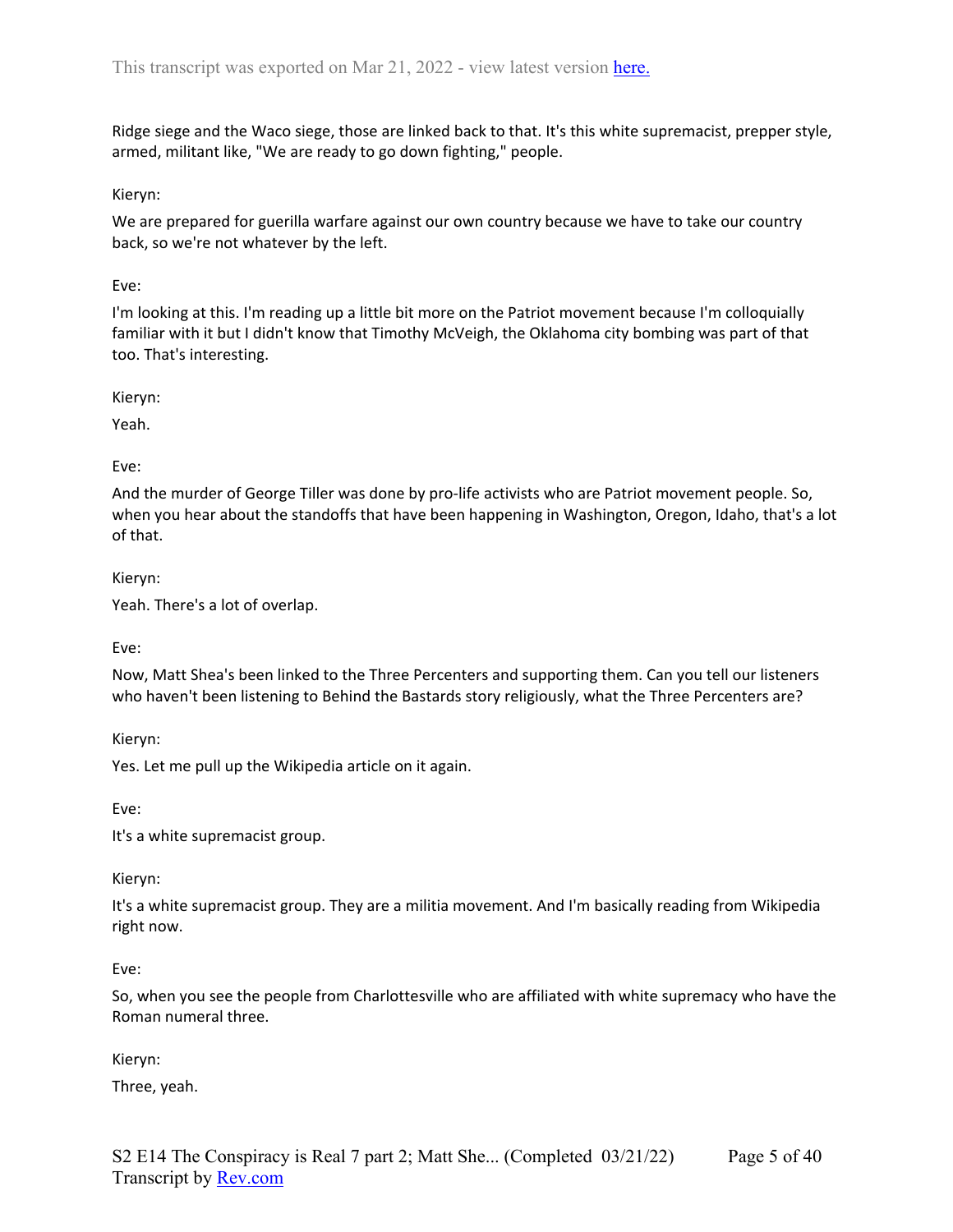# Eve:

It's often a sticker on things, you'll see. It's one of their subtle ways of signaling to each other.

### Kieryn:

They even have a flag symbol that's the old Betsy Ross flag, but inside the circle of stars is the Roman numeral three. And so, they're like a paramilitary kind of militia group who stand against what they believe are attempts to curtail constitutional rights, like the right to bear arms and exist and whatnot. And they're very similar to the Oath Keepers and other radical right, white supremacist violent groups as well. They're very anti-government which is a huge part of their stuff.

Eve:

They're very libertarian.

Kieryn:

Yeah. Very libertarian and very, "We will kill people for this," and literally train to do so.

Eve:

Right. Now, there's a state senator in Idaho who is linked to Shea and them... Heather something. What was her name again?

Kieryn:

Oh.

Eve:

Hang on. I lost the link.

Kieryn:

Let me pull up my Matt Shea page again.

Eve:

Is it Heather Scott? Yes. So Heather Scott, she's a Republican Idaho state representative and she defended white nationalism on her Facebook page in August 2017. Wonder what else was going on then?

Kieryn:

Hmm.

Eve:

She is hardcore for parental rights, which we know where that comes from.

Kieryn:

Yep.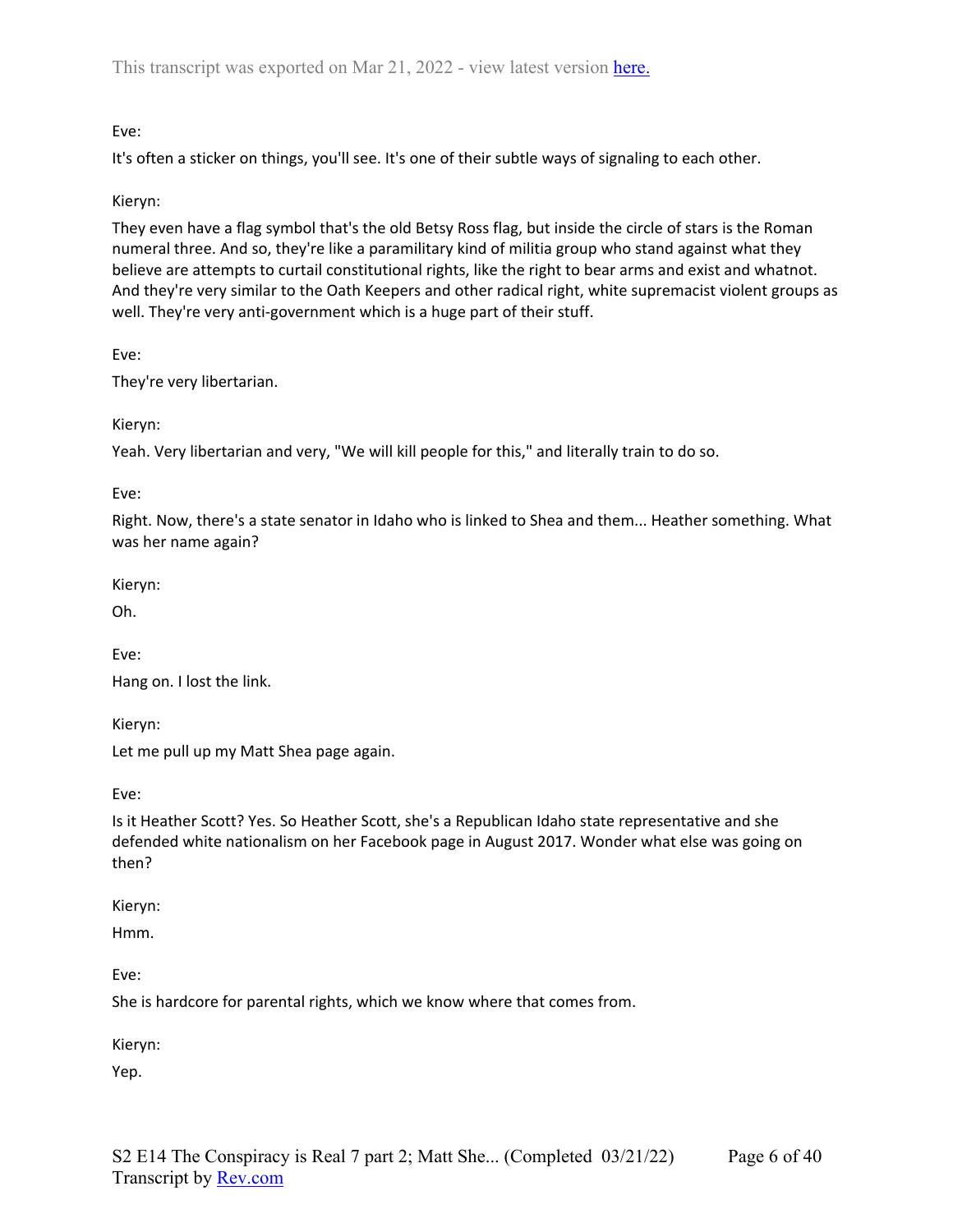Eve:

And she says, accusing people of being white nationalists as being racist, she's a member of this coalition of Western States group, which is founded by Matt shea and we were looking around their website.

Kieryn:

Oh, yeah.

Eve:

And it's cowstates.com. And it's got some dummy text that hides the real stuff that they're talking about, which is weird. But it talks about their organizing work a little bit. So, it's talking about their work with the ranchers, organizing against the Bureau of Land Management, the BLM, restoring property rights.

Kieryn:

Right.

Eve:

Gun rights, etc. So, that's who he hangs out with. We already knew he was terrible.

Kieryn:

Yeah. But then we get to find out how even more terrible he is.

Eve:

Yeah. Wait, you want to talk about this..?

Kieryn:

Yeah. You've got it.

Eve:

This anti-Muslim sentiment.

Kieryn:

Yes. So, this isn't unique to Shea either. But when I was reading up on him and I came across this article from the Guardian, that was basically an expose on his whole deal. And one of the things that they said was, "Shea's oft expressed belief that Muslims and leftists are organizing counter states within the U.S. appears to have been sourced from a conspiracy minded seven page memo by Rich Higgins, who is National Security staffer in the Trump administration who was fired in 2017." But what is interesting about this-

Eve:

Because the memo was made public?

Kieryn: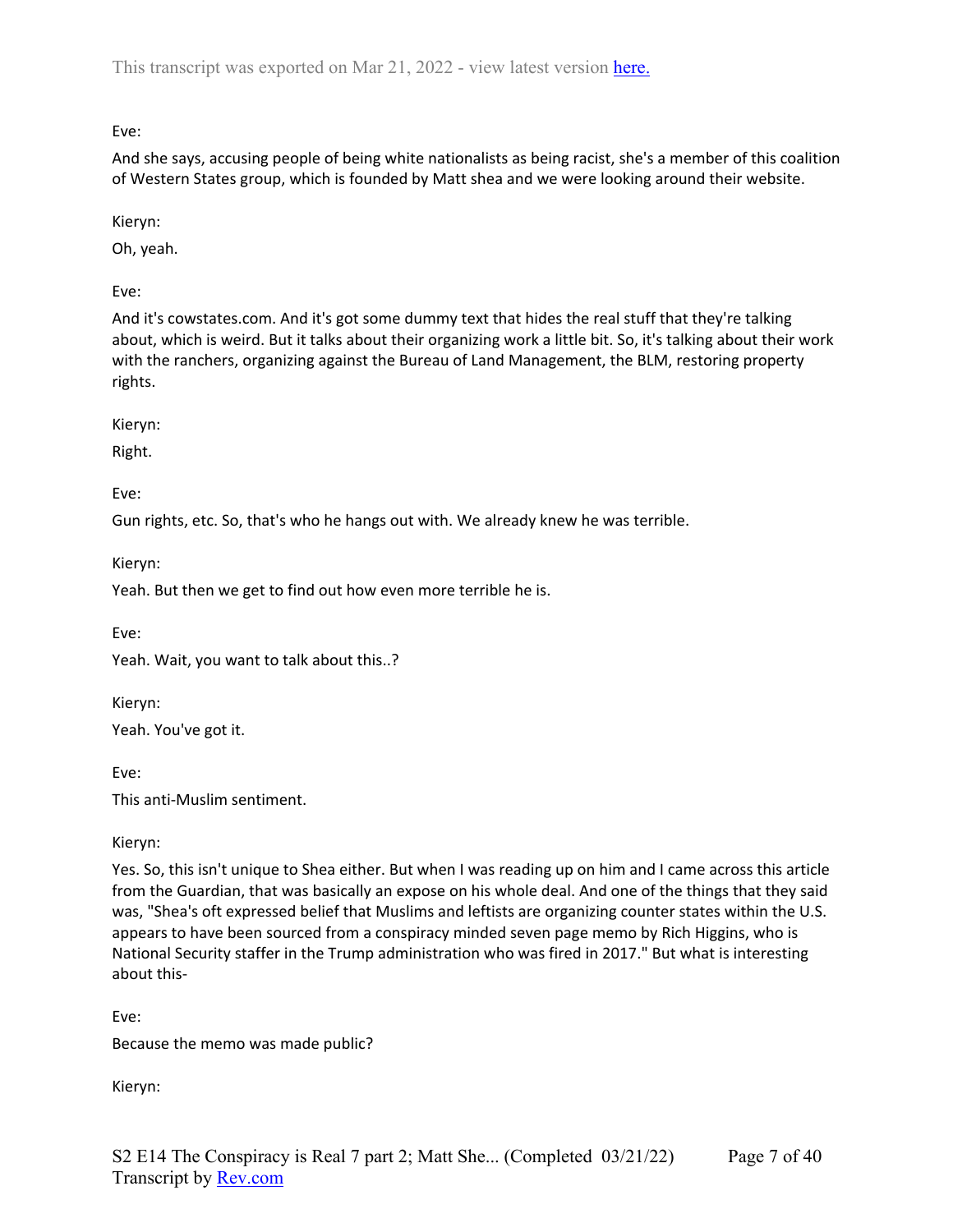Yeah. Because the memo became public. So, if it wasn't made public, it would've been fine because of course it would've. But what's fascinating to me about this is literally growing up in the movement, that's what I was taught about the left.

Eve:

Yeah. That was promoted as fact.

Kieryn:

Yeah. That was a fact, everyone knew that the left was just organizing the shit out of the U.S. Coming for the poor, poor persecuted Christian Republicans, because the left wanted gay people and Muslims to coexist.

Eve:

This is part of why the martyrdom missionary stories were so romanticized in our childhoods because this was the future that we were being prepared for.

Kieryn:

Yeah. Exactly.

Eve:

And so, it's really interesting, you and I were talking about this recently, how strange it is that the left isn't actually doing this?

Kieryn:

Yeah. I am legitimately disappointed in this, honestly. I am let down.

Eve:

In terms of things outside of specifically election centered campaigning, grassroots organizing on the left, there's-

Kieryn: Honestly, it's really pathetic.

Eve:

... There's been a new movement toward unionization this last couple of years. And that's really good seeing that starting to happen is like signs of life in this. But the right is so good at grassroots mobilization.

Kieryn:

Yeah.

Eve:

And the left is not.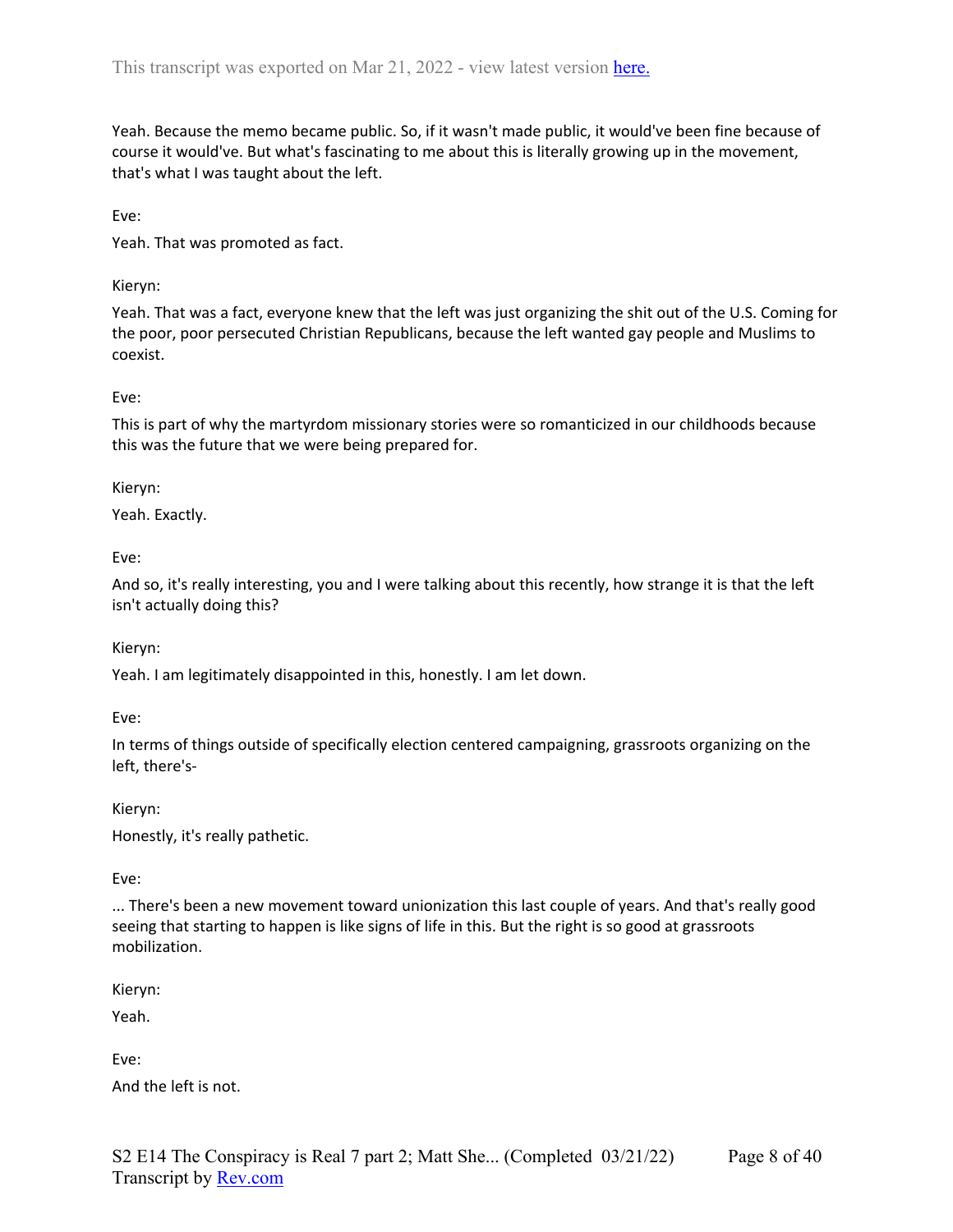# Kieryn:

So bad. The left fundamentally, and this irritates the out of me coming from grassroots organizing, does not understand how to do grassroots. And that is why we keep losing. And I'm so upset because I was told that the left was on top of their shit.

# Eve:

Well, I think after some time on this other side, I think part of it comes down to, you know when we tell people where we come from? They get so shocked that people still believe these things. And I think there's this laxity that comes with assuming that your ideology is a dominant hegemony.

Kieryn:

Yeah. For sure.

Eve:

And so, you think that you are the dominant culture, you're not going to bother to organize, which is part of how Trump got elected, when everybody woke up. I'm so sorry for those of you who had to deal with the trauma of being rudely awakened on November 7th, 2016. But that's the problem, is the fact that that awakening was necessary, that you weren't aware already.

Kieryn:

Yeah.

Eve:

Of the levels of misogyny and racism that are rooted in our culture. The ability to just sleep on it and think that racism is solved and sexism is solved and we can just move forward.

Kieryn:

No.

Eve:

That's not where we are. We have a whole lot more work to do.

Kieryn:

Yeah. And I think that's really the issue here is at least, after moving to the Bay and realizing how very insulated leftists are, they don't see this and they have no idea. I was at a party earlier this month, at a Democratic party bullshit thing. And someone was like, "Oh yeah. It's so silly, can you imagine these people telling their kids that the Earth is not a million years old or however many millions of years old?" And I was like, "No. Literally that was my childhood, I grew up in that. That's literally what I was taught." And he did not believe me. And I had to convince him, that literally was my childhood. My parents literally believed in young Earth creationism. And that's not uncommon. That is in fact very common. And that is why everything is happening right now.

Eve: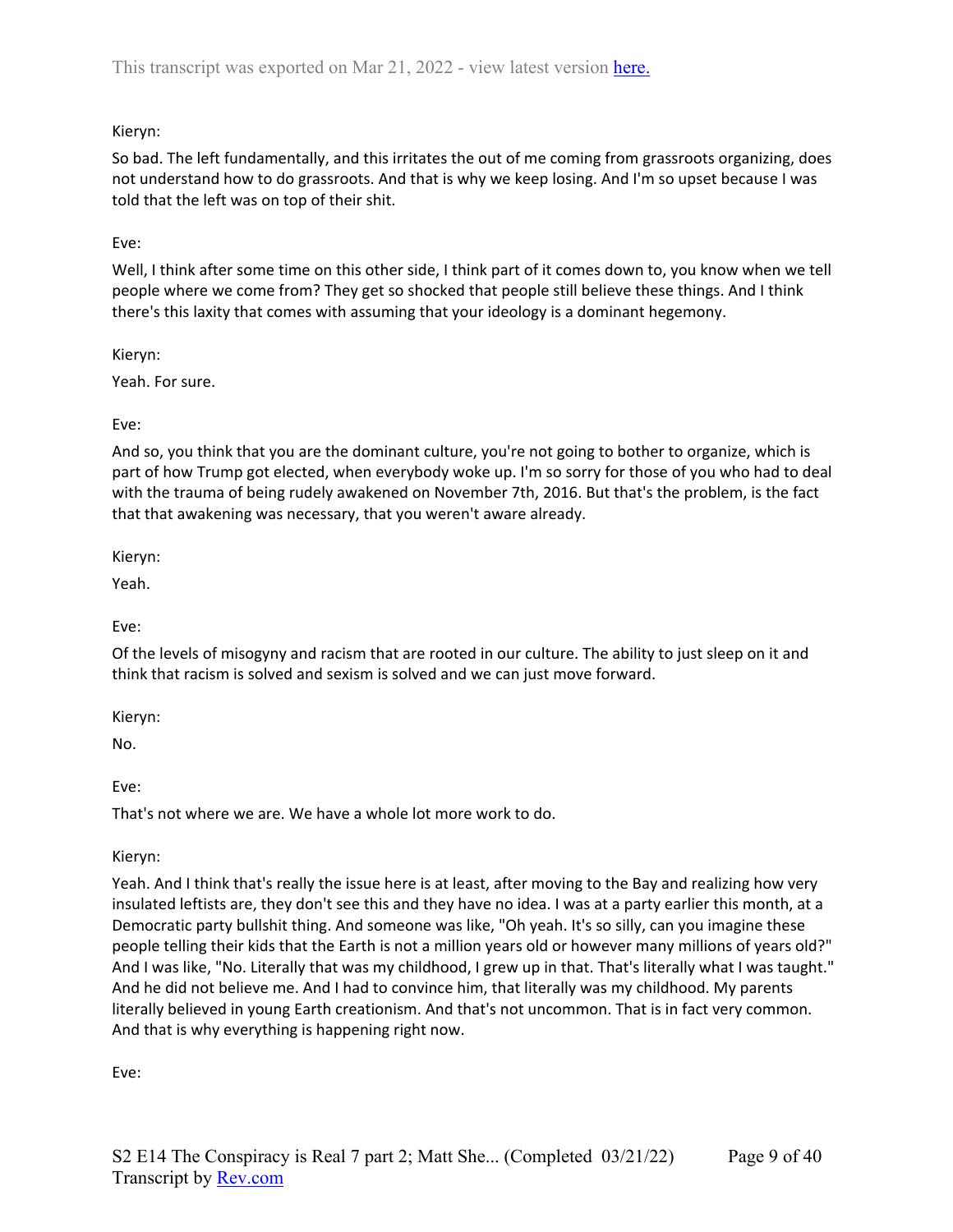Yeah. And I'm going to be a little bit too transparent here about my teaching experiences. I had a really weird negative student review, among all my student reviews it stood out. And it was interesting to me because we had spent this semester reading what I considered to be contemporary, literary graves. We were reading really good nonfiction. I was not limiting us to the last 20 years, but I was focusing on contemporary stuff because I wanted this to be interesting and appealing. There was a day when I had them read Aristotle. We talked about poetics, but we expand the gamut, we were heavily concentrated in contemporary nonfiction memoir essays because this is a composition class and you're learning how to write essays. So, we read a lot of long form journalism. Anyway, what are people writing about in the last 20 years?

Kieryn:

Um.

Eve: Mostly, from what you see.

Kieryn:

Some of it politics, some of it economy, some of it guns.

Eve:

But this genre in particular, memoir, nonfiction writers, long form essays, the personal essay, if you will.

Kieryn:

Yeah. Honestly, I'm blanking.

Eve:

It's the Me Too Movement.

Kieryn:

Yes. That was more of the last two years.

Eve:

It started back in XO Jane, It Happened To Me, like Jezebel, all of this stuff, it's all of these stories. And so, talking about sexual assault, talking about bad sex, people have been writing about that a lot more intensely than they had in a while. And so, we read a couple pieces along those lines, not a lot, but we did read one long piece about sexual assault in the National Parks because I thought that was a really good research piece. And I thought I would show them how a reported story can not be boring and not feel like a report paper.

Eve:

And we also read Men Explain Things to Me because I was like, this is kind of an important essay that sets the tone for a lot of these other ones. We spent one class period on that and the other 30 minutes on the Solnit piece. And this student was just like, "It seems like our professor really thinks that all men are just like this. And I really think that women can be like that too." And it's interesting, that class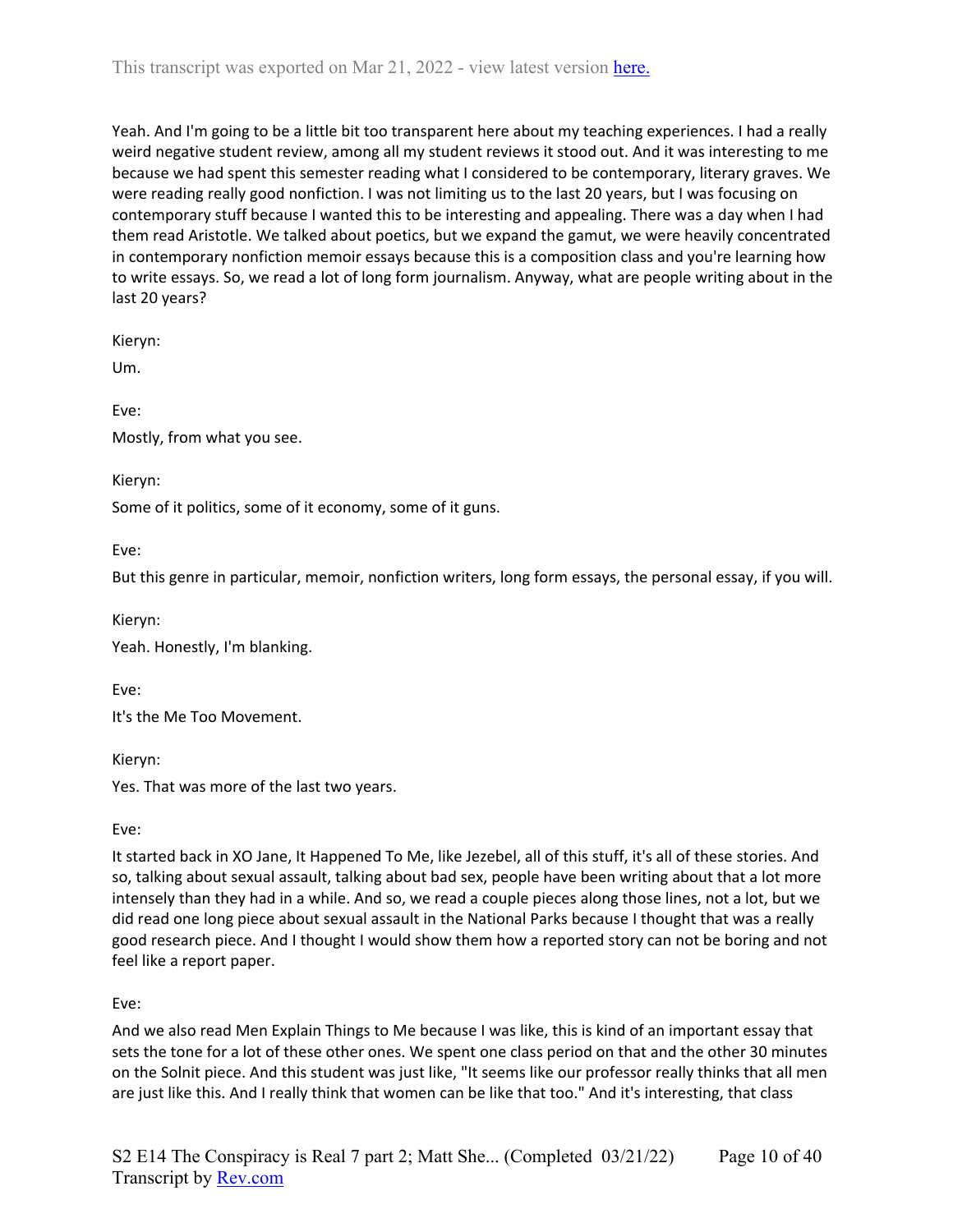period, those response papers that day that they wrote, a lot of them expressed that exact same sentiment. Now that didn't make its way to the end of the semester feedback forms from September. But from that one student, it did.

Eve:

And it was really telling to me, the work's not done. You can yell on your Twitter enclave about these things. And everybody's been educated because we've been on Twitter for a decade now. And we've been reading the free educational rants of smart and angry, wonderful, brilliant Black women who've been teaching us for fucking free for forever. Thank God for them or I wouldn't be where I am today.

Kieryn:

Yeah.

Eve:

But that's not getting outside of that world.

Kieryn:

No. It's not.

Eve:

So anyway, all that said, the left is not the hegemony that they think they are and organizing needs to happen.

Kieryn:

Yeah. And we really need to recognize that fact or we're going to continue losing, like we have been. And being so confused about it because people don't have the ability to imagine life outside of an election season.

Eve:

So, let's imagine losing again and see what happens. Okay, this document, what is this document? It's eight pages as you said before.

Kieryn:

Yeah.

Eve:

It's called Restoration.

Kieryn:

Yeah. And if you listened to the last episode, that was the battle plan for the culture war that is sanctioned by God and whatnot.

Eve:

No. That was an actual war. Not just a culture war.

S2 E14 The Conspiracy is Real 7 part 2; Matt She... (Completed 03/21/22) Transcript by [Rev.com](https://www.rev.com/) Page 11 of 40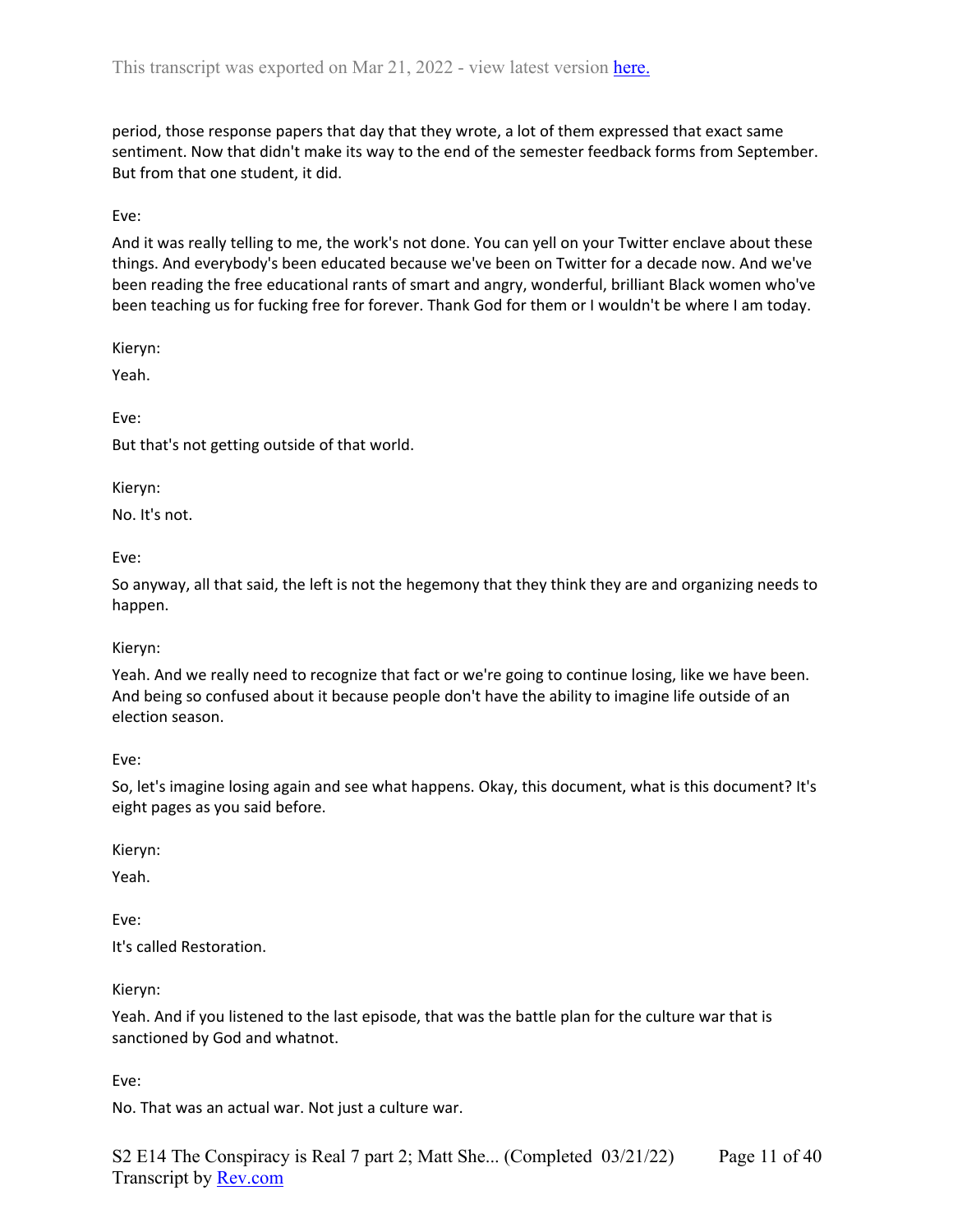Kieryn:

Well, the actual war sanctioned by God to take over the country for Jesus.

Eve:

Or just the Pacific Northwest.

Kieryn: Or the Pacific, whichever.

Eve:

Both, whatever.

Kieryn:

The civil war that they're going to make sure happens. And so, the next document is called the Restoration. And that is the plan for rebuilding after they win the war.

Eve:

Yeah.

Kieryn:

And we're not going to read all of it because it's long, it's eight pages of bullet points and it is intense. So, we're just going to go over some excerpts that we found, they were the ones that jumped out at us and we were like, "What is this?"

Eve:

Yeah. And again, like we said before, this guy is not a good enough Christian, he doesn't know his Bible as well as he thinks he does.

Kieryn:

He really, really doesn't. And we'll get into that as we go.

Eve:

Yeah. No. The Reconstructionists really should hire us to be theological consultants. Not actually but-

Kieryn:

Do they even have a concordance? I don't think they do. And I doubt it's the right-

Eve:

Do they even add a Greek?

Kieryn:

Right. I don't think so.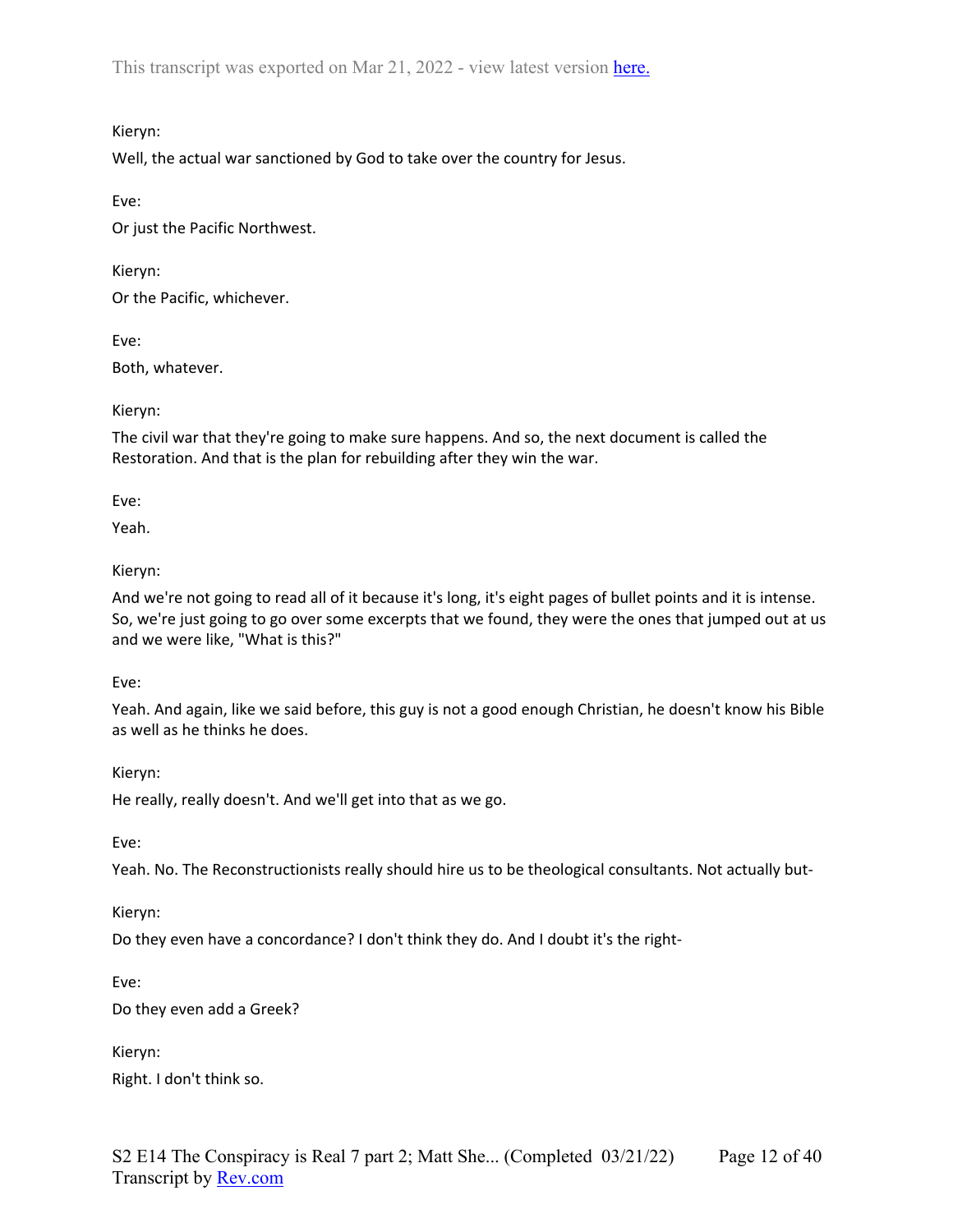Eve:

Not that I do but-

Kieryn:

They're exegesis and they're eisegesis or whatever the other one is.

Eve:

It's wanted.

Kieryn: It's bad? It's so bad.

Eve:

Pause on that note. If you're a pastor and you're listening to this, I strongly recommend every pastor who wants to learn how to read the Bible better, go take a poetry class.

Kieryn:

Ooh. Yes.

Eve:

Because that's how you learn how to close read and this guy, he ain't doing it. Okay. Sorry. Keep going.

Kieryn:

All right. So, this document has several sections. We basically jumped to the long term plan.

Eve:

So, there's a short term plan, establishing government infrastructure.

Kieryn:

Infrastructure.

Eve:

Economy, borders, da, da, da.

Kieryn:

Yeah.

Eve: And then there's the long term stuff.

Kieryn: Yeah. And all that is terrible.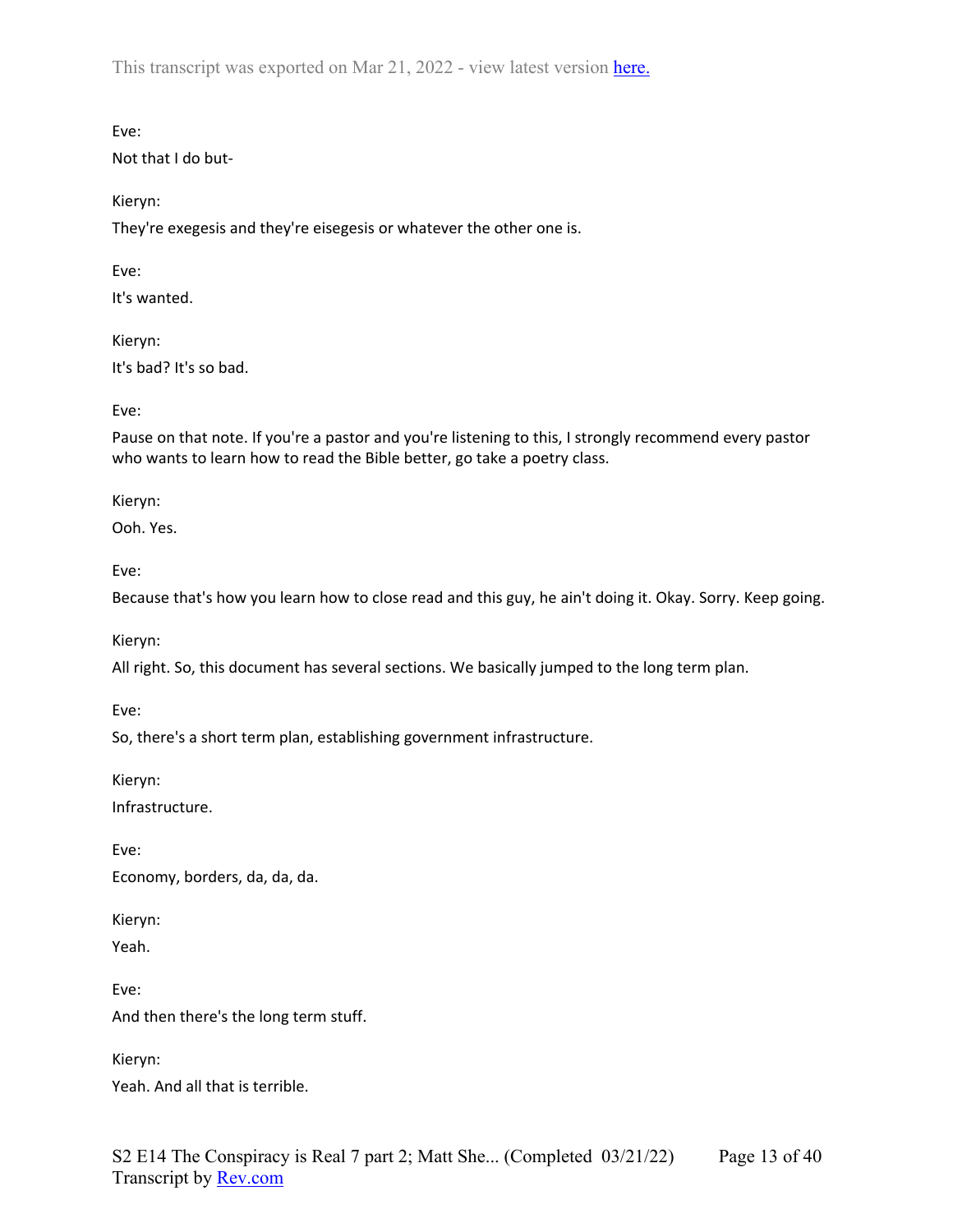Eve:

Leads off with this, "Constitutional changes, sanctified to Jesus Christ." And I'm assuming that this is the text of a proposed constitutional amendment.

Kieryn:

Yeah.

Eve: I think it's what this is.

Kieryn:

Okay. So, this looks like it's trying to rewrite the preamble.

Eve:

It's trying to mimic, yeah.

Eve:

So, "We the people of..."

Kieryn:

The United States or whatever the fuck they name it.

Eve:

Cows. That's what they're going to name it.

Kieryn:

Cows. Yeah. We, the people of Cows.

Eve:

"We the people of Cows, in order to establish a solid foundation upon which we can secure justice..." Hang on, do you think Cows is propaganda for Chick-fil-A?

Kieryn:

Oh my God.

Eve: Okay. Back to it.

Kieryn: Probably not intentionally, but they should capitalize on that.

Eve: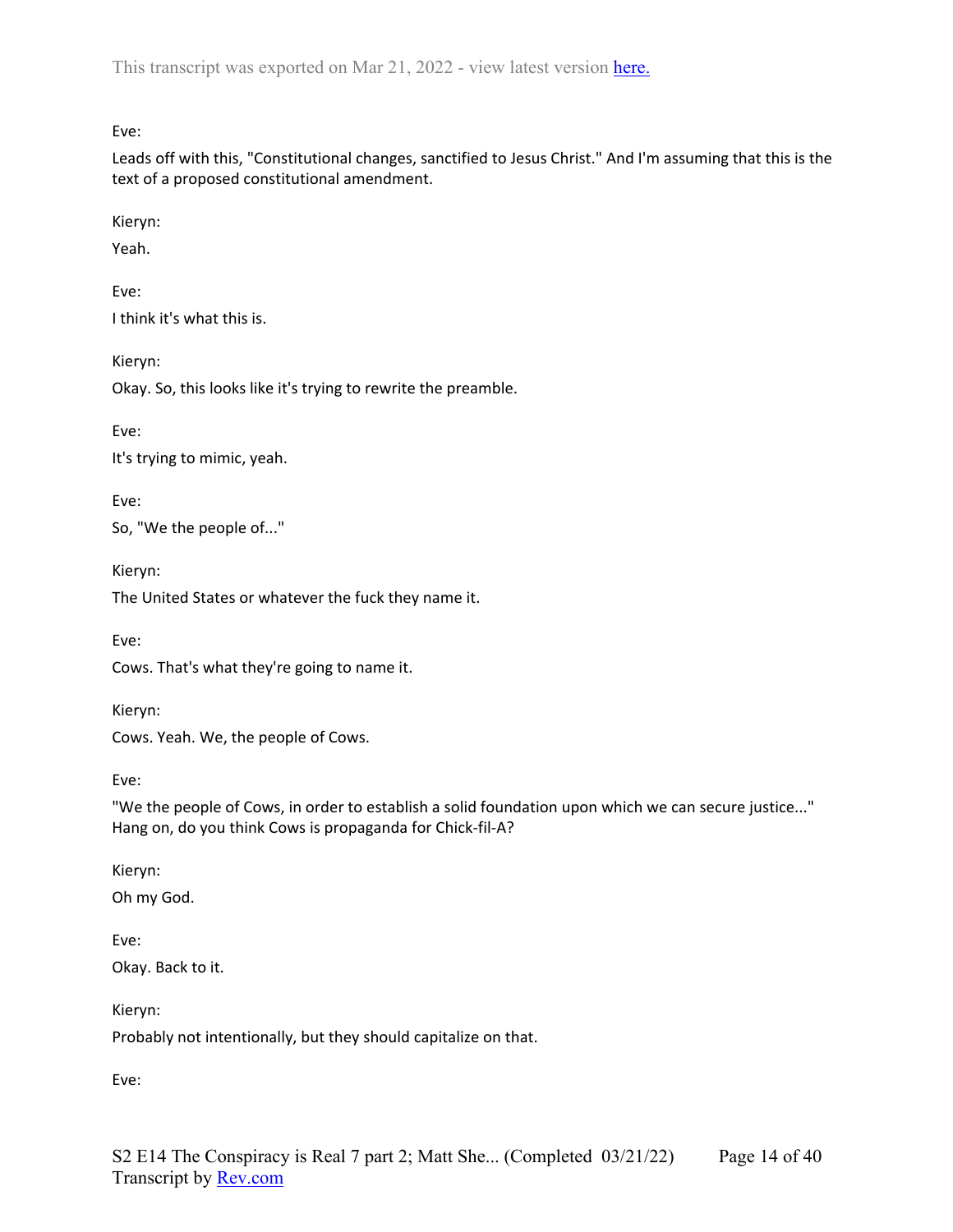I'm sorry, it was bad. Okay. "In order to establish a solid foundation upon which we can secure justice, domestic tranquility, and ordered liberty for ourselves in our posterity..." Ordered liberty? Mm. Okay. "Hereby acknowledge that Jesus Christ rules over this state as our legitimate sovereign Lord and King from his place of authority at Gods right hand. We do ordain, establish and consecrate this constitution to Jesus Christ for the state... Cows."

Kieryn:

Cows.

Eve:

So, in all those years of praying to God that X thing would be changed about me, you know, I'd have long flowing black hair or whatever, he never answered. So, how are they going to get Jesus to do the veto vote, the tide breaking vote when things come down to it?

### Kieryn:

I think they just think they're that special. Obviously it didn't work for you because you're a woman. But because these are men they hear directly from God, so obviously Jesus would descend from the sky to be that tiebreaker vote that they need.

## Eve:

Okay. "First order of business after that constitutional change has been enacted is ban all abortions and euthanasia, personhood at conception." So that means, that whole re-implanting ectopic pregnancies, that's going to be [inaudible 00:29:16], it's going to be great.

Kieryn:

Sure.

Eve:

So, then it breaks down-

Kieryn:

And also the next thing after personhood at conception is, "Cap the budget at 10% of GDP."

Eve:

The world economy is going to be wrecked. I don't understand.

Eve:

And then this third thing is a direct jab at the BLM, "Cap state ownership of land to only 10% of land mass."

Kieryn:

Because he really, really hates the BLM apparently. He's just angry about it.

Eve: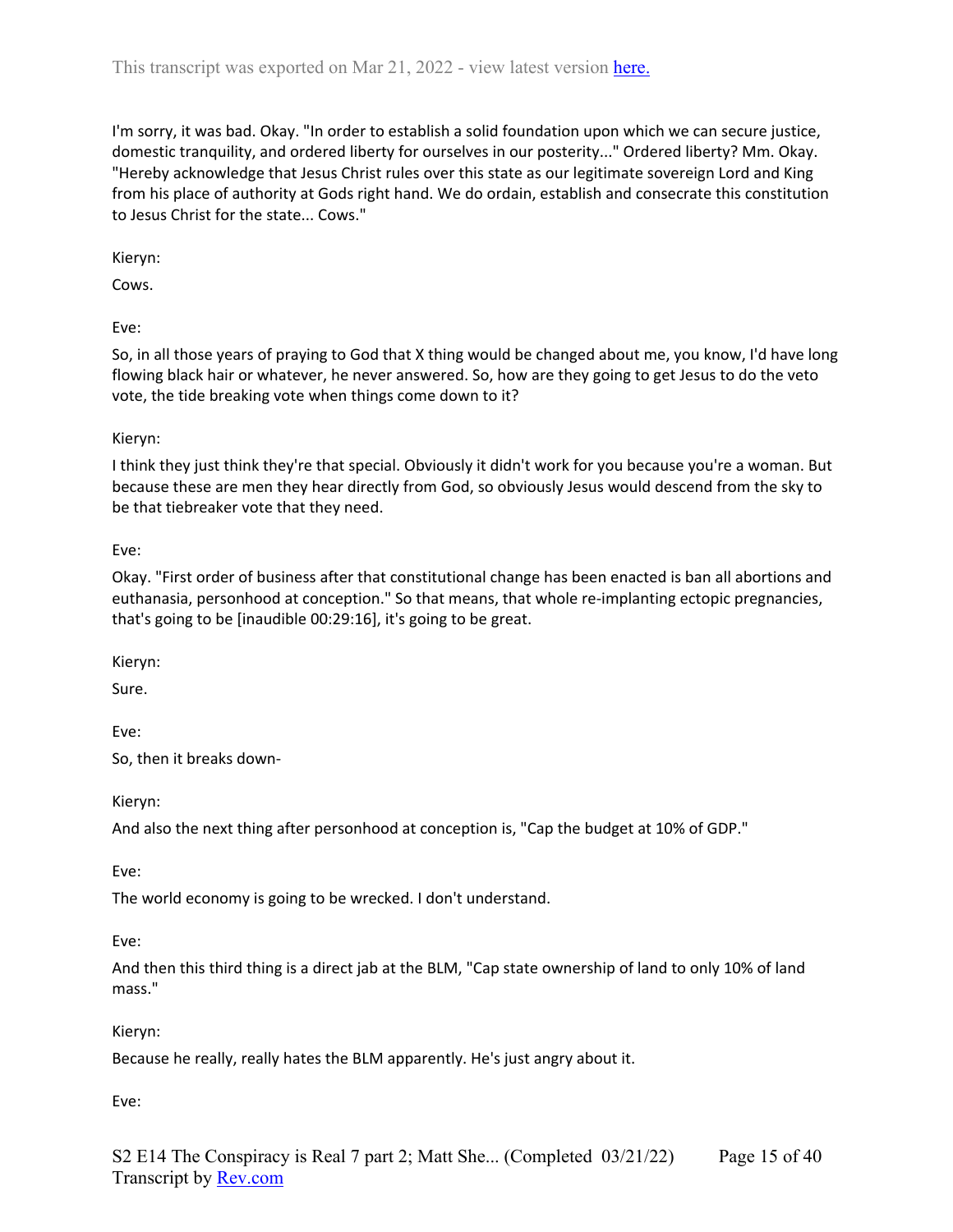The economic proposals laid out in this are very closely tied to Levitical law. It's a pretty direct thing. And then it's got some random details that seem to be taken from Roman empiric rule, I'm not entirely sure about that. I don't know as much about that as I should, but it seems to be there's some random Latin phrases that show up in here, in terms of this kind of law.

Kieryn:

There's also, "Prohibit monopolies."

Eve:

Yeah. "And then all non closely held companies must come before the legislature for charter approved benefit to people must be ratified by public vote, they are treated like government." So, wait then there's no private companies?

Kieryn: But communism is bad.

Eve:

But communism is bad. And also unions are not allowed.

Kieryn:

Right. Unions aren't allowed.

Eve: We'll get back to that later.

Kieryn: We'll get there. That's a thing.

Eve:

Yeah.

Eve:

It's really interesting because jury of peers is never stated, it's always jury of citizens.

Kieryn: Which is an interesting

Eve:

Star court vote. That's a sham trial.

Kieryn:

Yeah. Oh, also there's a prohibition on all forms of property tax and also on direct fruits of labor.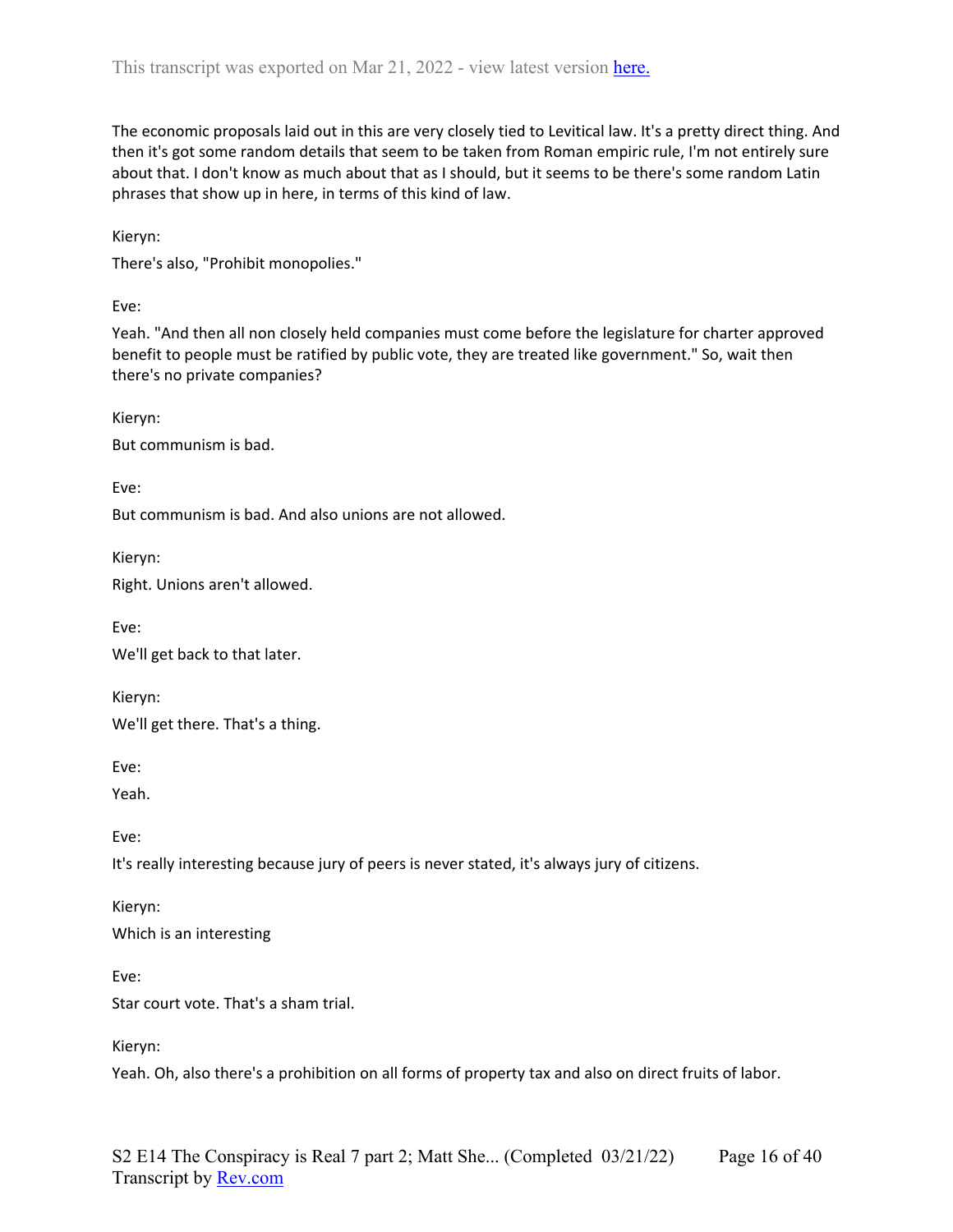Eve:

So, this is a-

Kieryn: And on bonafide private schools.

Eve:

So, this is a libertarian, communist state?

Kieryn: Without unions? This doesn't make sense.

Eve:

There was this game that I had to play for speech and debate class with Mrs. Shanks, it was called Nation States.

Kieryn:

No.

Eve:

And you had to fill this quiz out about what kind of economy and government and all these things you would have.

Kieryn:

No. But that would've been my shit.

Eve:

Right. Yeah. I wonder if it still exists. I'll have to look it up later. It's like old school, like the original SimCity, like that but for nation states, but more low tech. It's not even as interesting as the original SimCity. But I would love to have a SimCity version of nation states that's up to date.

Kieryn:

Oh, I would play that.

Eve:

Where we could put this into the algorithm and see how it goes because it will not go.

Kieryn:

No. It will not.

Eve:

Do you want to read your favorite little bullet here?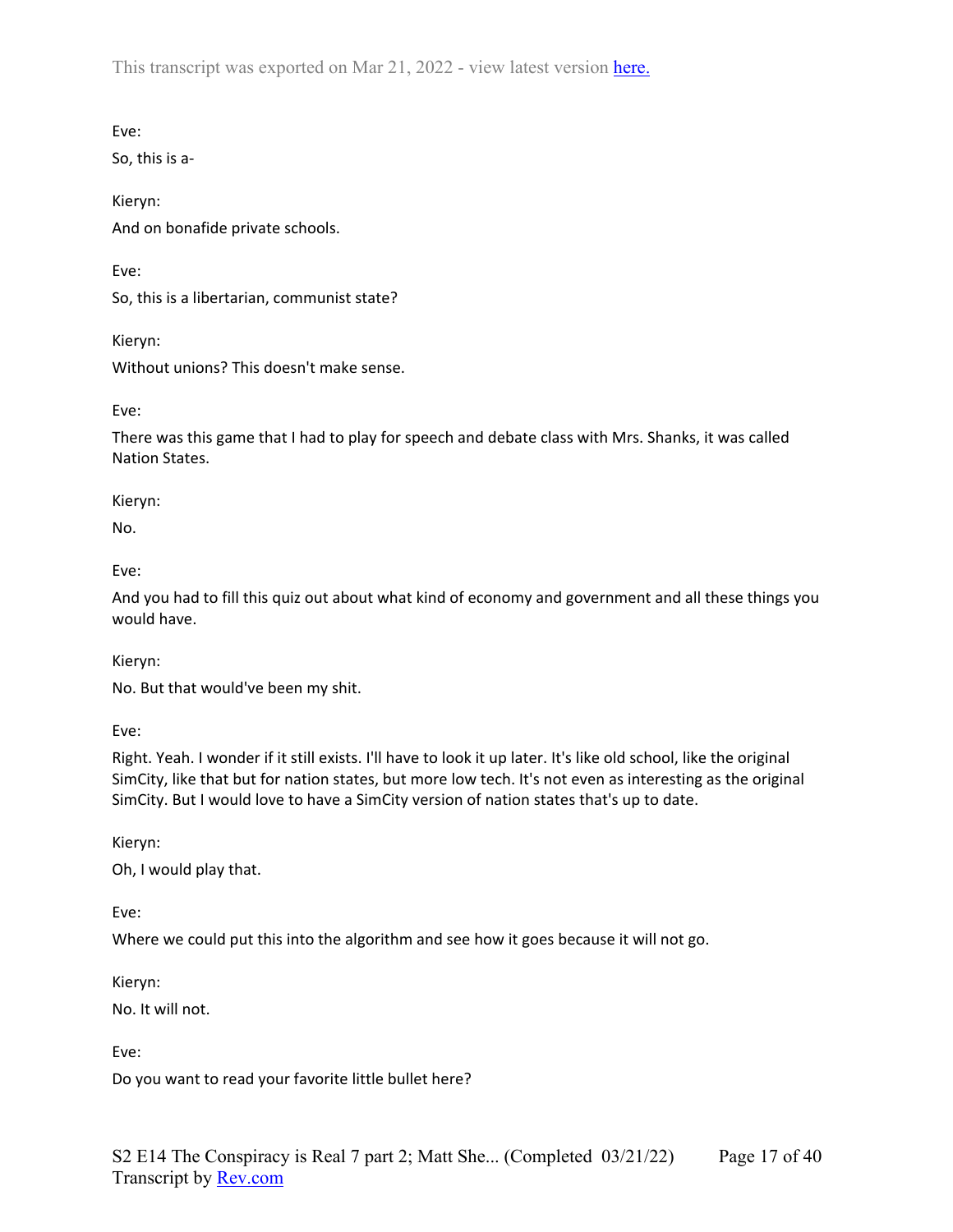# Kieryn:

Yeah. All right. So, this has multiple levels of indentation, there's letters and Roman numerals. And when we get down to R, it's great because-

Eve:

It's R for butt stuff. I'm kidding.

Kieryn:

Yeah, basically. The R section is, "Re-institute capital punishment for Murder, Rape, Molestation, Bestiality, Kidnapping, Adultery, but in parentheses, discuss, treason and Sodomy."

Eve:

Treason is lowercase and all the others have initial caps.

Kieryn:

Capitalized, yeah. But I love that-

Eve:

We have to discuss adultery because how many of these men have committed adultery?

Kieryn:

That's the thing, right? So, let's talk about whether adultery is bad enough that you should be killed but being gay definitely is.

Eve:

Kidnapping? Definitely.

Kieryn:

Kidnapping, also definitely.

Eve:

And sodomy. In case you don't know, when they define sodomy, they mean all the old English Acts against Nature laws. So, this is not just butt stuff or gay stuff, this is oral sex.

Kieryn: Oral. Yeah. This is like the fun stuff.

Eve: Anything oral or anal.

Kieryn:

Anything that isn't missionary basically is bad. So everyone has to have a boring sex life.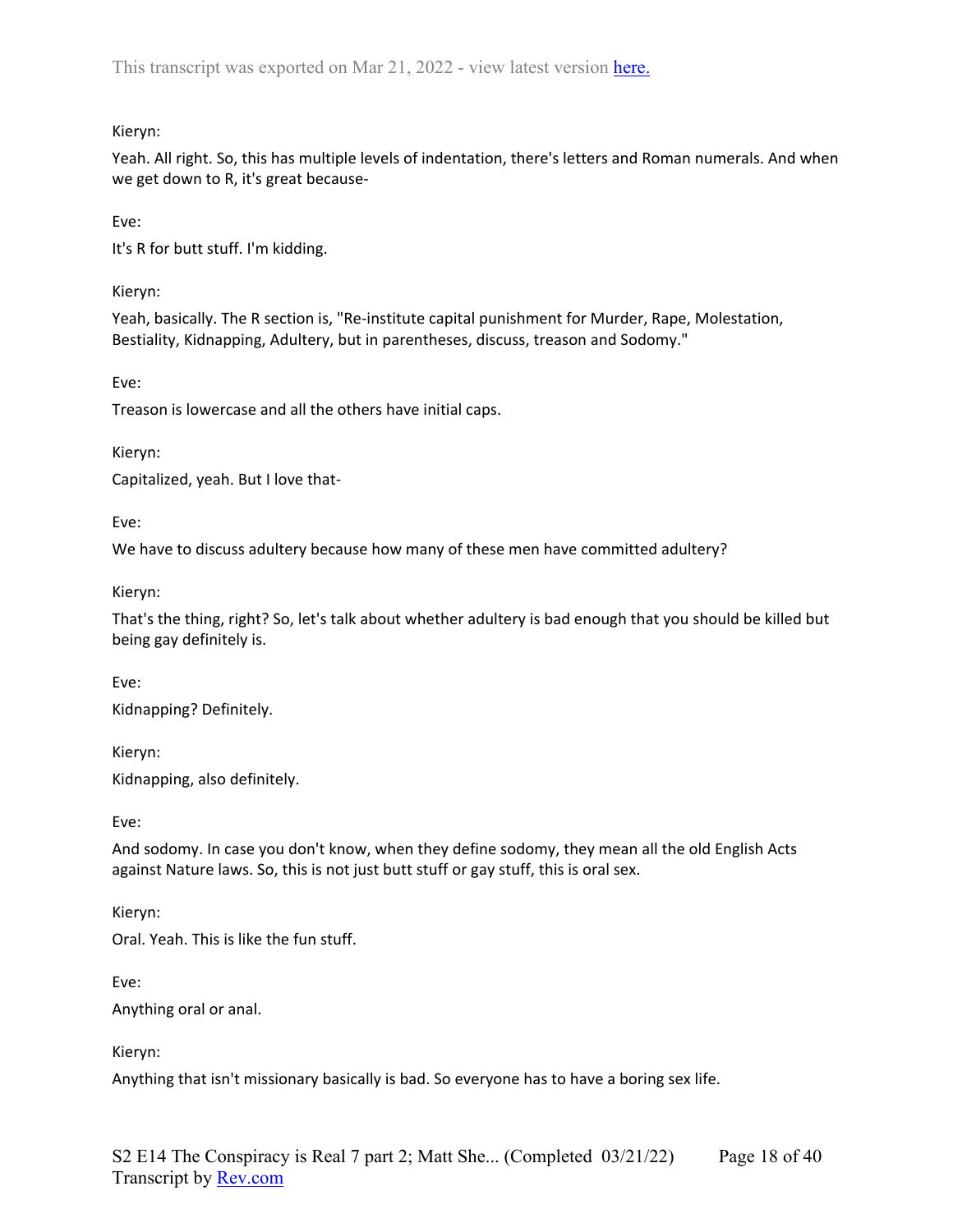Eve:

Which like, sidebar, let us remember real fast, the man who I got my cat from way back when in 2013, tried to reinstate these laws in the State of Virginia.

Kieryn:

Oh my God, yes.

Eve:

Oh my God. And of course, Ken Cuccinelli is leading all of the international crimes against humanity that we're committing regarding immigration right now. So, that's even better. But that's that same guy.

Kieryn:

Yep.

Eve:

Yeah. 2013, he was trying to ban oral sex because he thinks that it's sinful and he's explicitly said in press conferences he's against it. His poor wife. They have seven or nine kids, I don't know. I remember I met them all that day.

Kieryn:

That's a lot.

Eve:

It was as many as we have. And his poor wife.

Kieryn:

Yeah.

Eve:

Yeah.

Kieryn:

It sucks.

Eve:

But what do you expect, a man who won't give his wife oral sex is definitely going to put children in cages.

Kieryn:

Yeah. Not surprising. But adultery should be discussed.

Eve:

Discussed.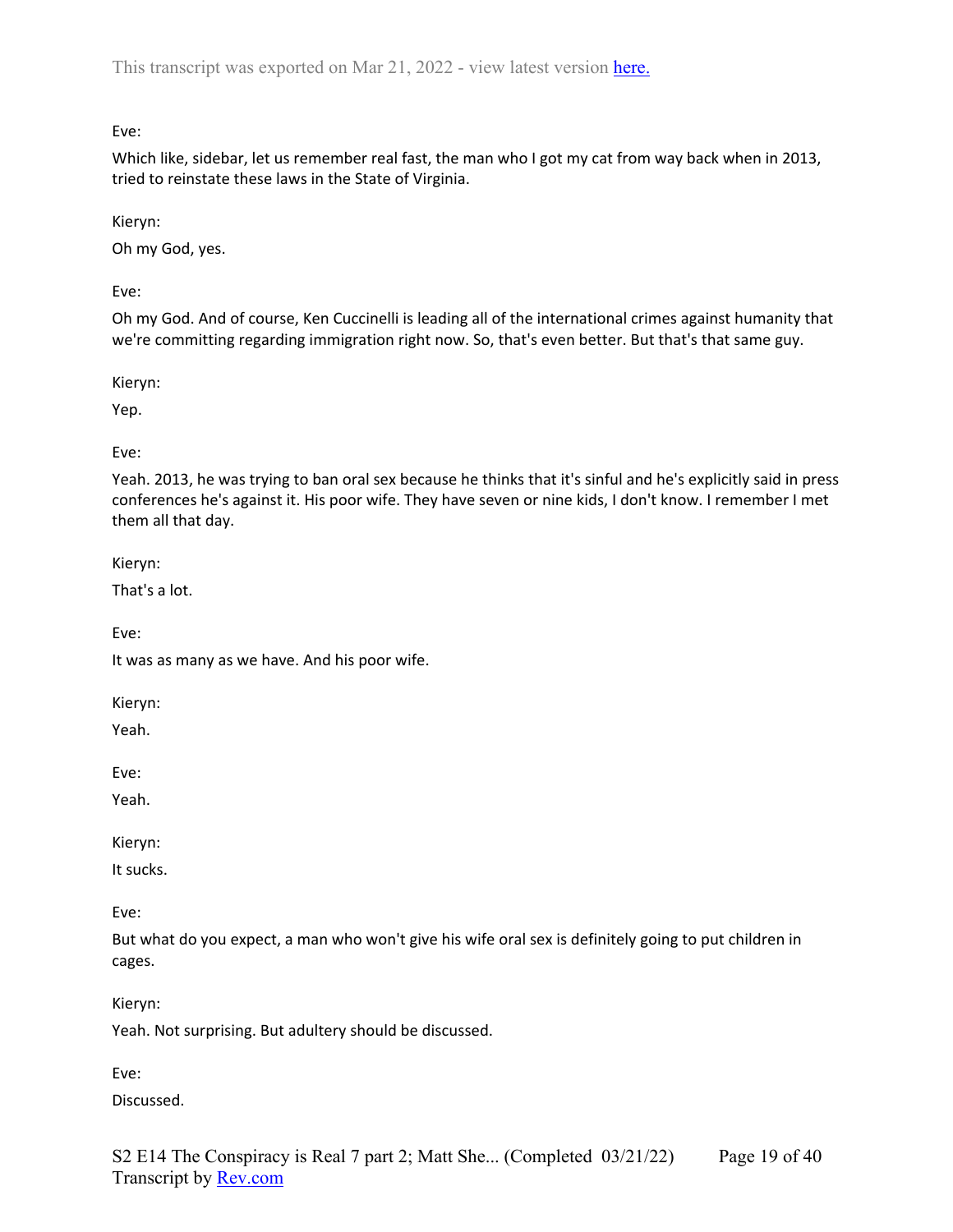Kieryn:

Discussed.

Eve:

And treason is lower case. I love that treason is lower case. Treason is not a biblical sin, so he can't list it.

Kieryn:

So, he can't capitalize it.

Eve: He can't capitalize it.

Kieryn:

Oh my God.

Eve:

But he needs to include it in order to maintain what follows. So, then the next section is an expansion of the second amendment, which is, oh God, it's just, "The right to bear arms is not only for personal defense, but to equip the people, to ensure as a practical matter that the government honors this obligation to protect individual liberties, infringement on the right to keep and bear arms. However, seemingly slight at the time will not be tolerated by the people who have the right to overthrow any government attempting to infringe their rights."

Kieryn:

How does he think this is going to turn out?

Eve:

This motherfucker maybe a six term state senator, but he does not know how to write good law.

Kieryn:

No. Yeah. And he's an attorney apparently.

Eve:

He's a bad attorney.

Kieryn:

How did this man pass the bar? He cheated probably.

Eve:

Yeah. I wonder if there's a whole SAT bribery, scandal. I wonder if there's a bar one to be had. No. I'm not saying that there is.

Kieryn: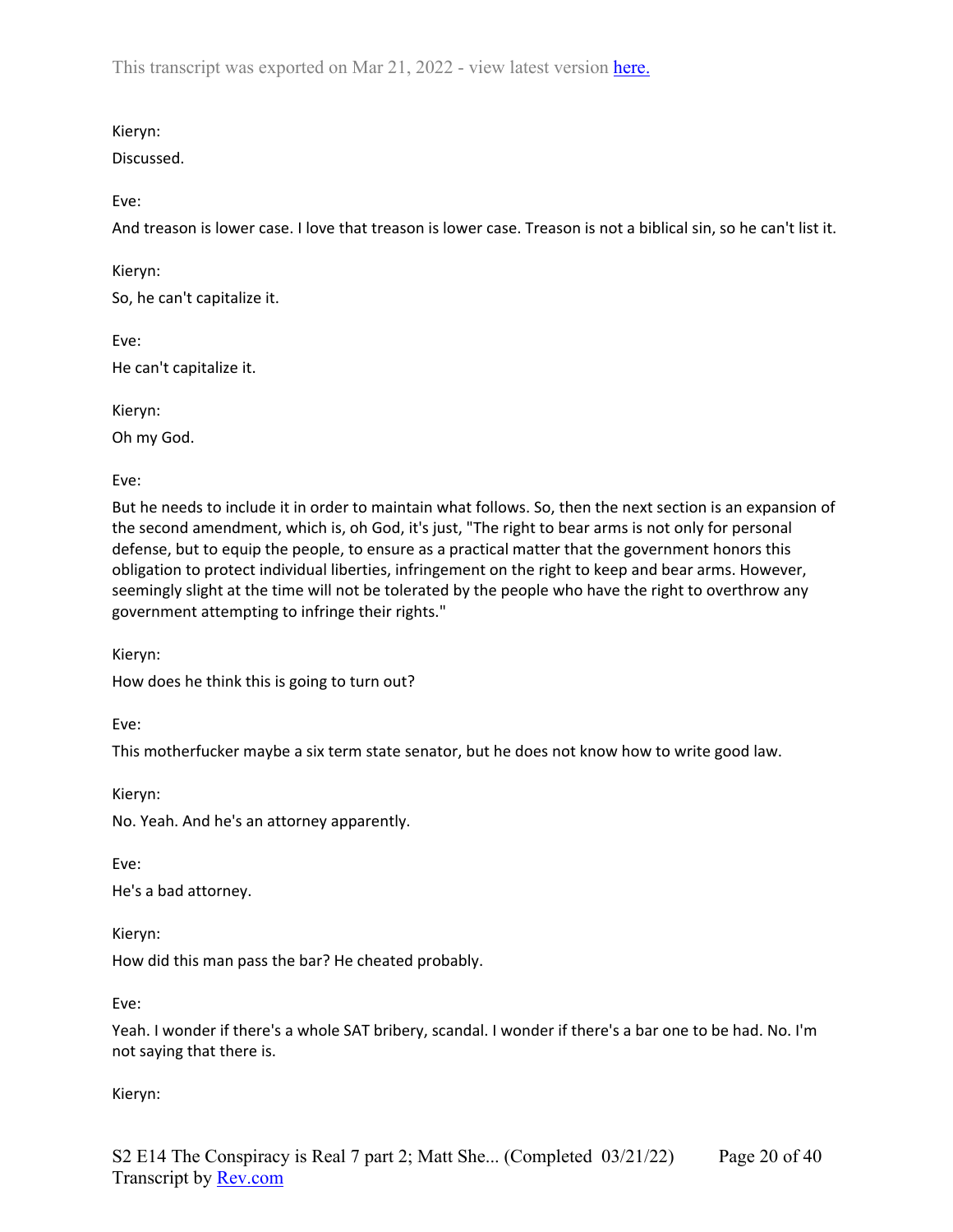Yeah.

Eve:

I also have heard from other people that the bar's not that hard to pass, so I don't know.

Kieryn:

Yeah. It depends where. The bar is complicated. Either way he can't write law very well at all for someone who's supposed to be a lawyer.

Eve:

"Impose swift, direct penalties for all," all caps, "Officials that attempt to violate God given unalienable rights via citizen grand jury." Again, not a jury of their peers. And also, "Unalienable rights," is not defined. I would include the right to oral sex among those. But you know, that's fine, that's just me. I'm so sorry, listeners. No. I'm not.

Kieryn:

No. Oh yeah. The other one that we put down in our notes that I don't know if it's in this section.

Eve: Is this the next one, immigration?

Kieryn: Oh, yes. That one too.

Eve: Immigration is exactly the next one.

Kieryn: Yeah. I was thinking about smuggling.

Eve:

Oh, can you do immigration, and then we'll do smuggling?

Kieryn: Yeah. All right.

Eve: Bringing things in and then taking things out.

Kieryn: Right. Two different things.

Eve: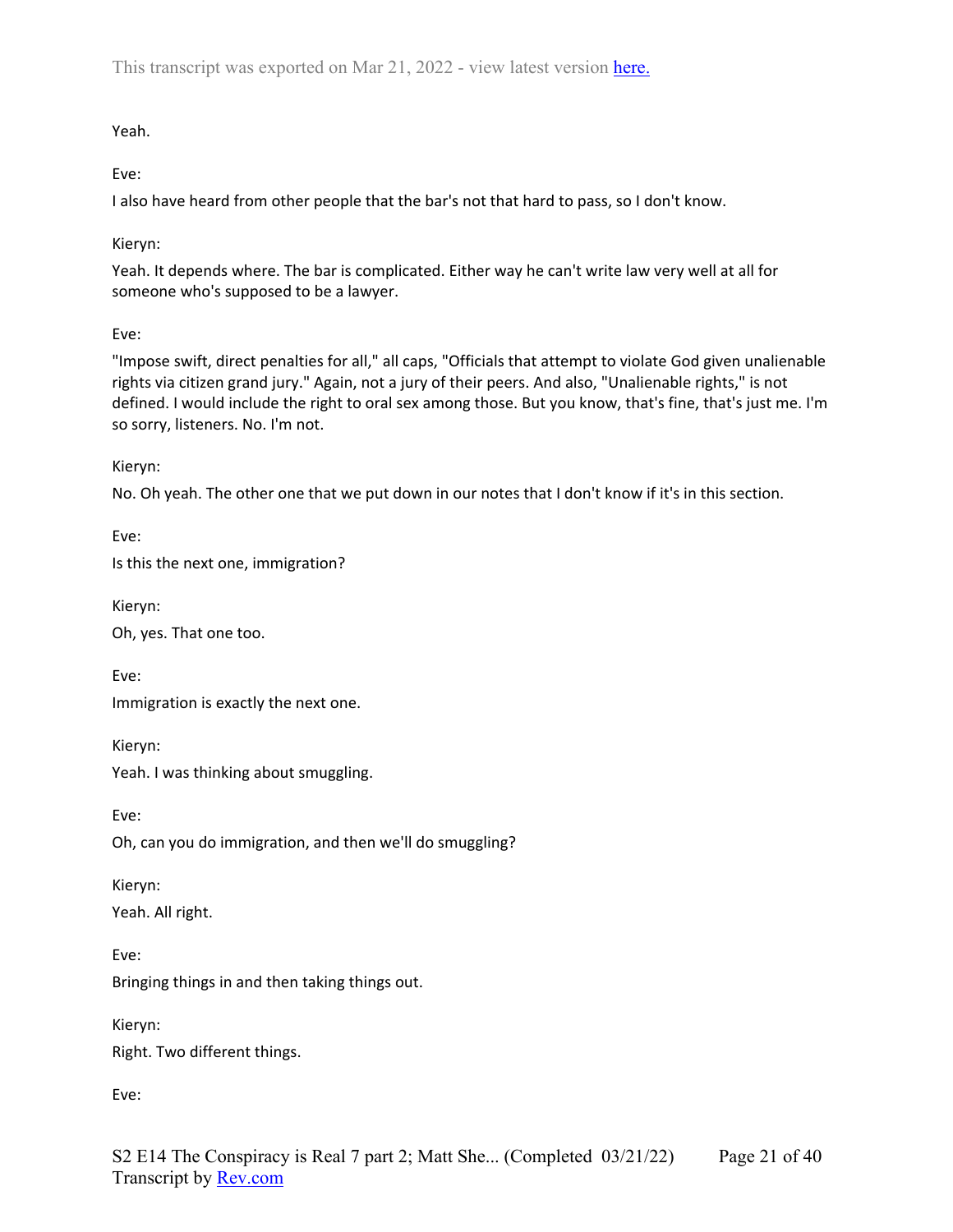### Orders of operation.

Kieryn:

Yeah. All right. So, the next one under his long term constitution plan is, "Immigration is limited to a strict number." And then

Eve:

No. "To strict number." He leaves out the article.

Kieryn:

Yeah. "Immigration limited to strict number."

Eve:

His next two points are going to be especially ironic given how badly written this is.

Kieryn:

Yeah. "Immigration conducted like refugee processing." And then the second-

Eve:

Which is not defined.

Kieryn:

No. Not at all. That's that's the entire sentence, we have no more information than that. And the second point under U is, "English Only is official language."

Eve:

English only-

Kieryn:

Are both capitalized.

Eve:

And then third, "All immigration allowed based on existing ethnic percentage." I told you this fucker's a Nazi.

Kieryn:

Yeah. I didn't have any doubts, but then he was just blatant about it.

Eve:

Yeah. He's so obvious about it.

Kieryn:

Yeah.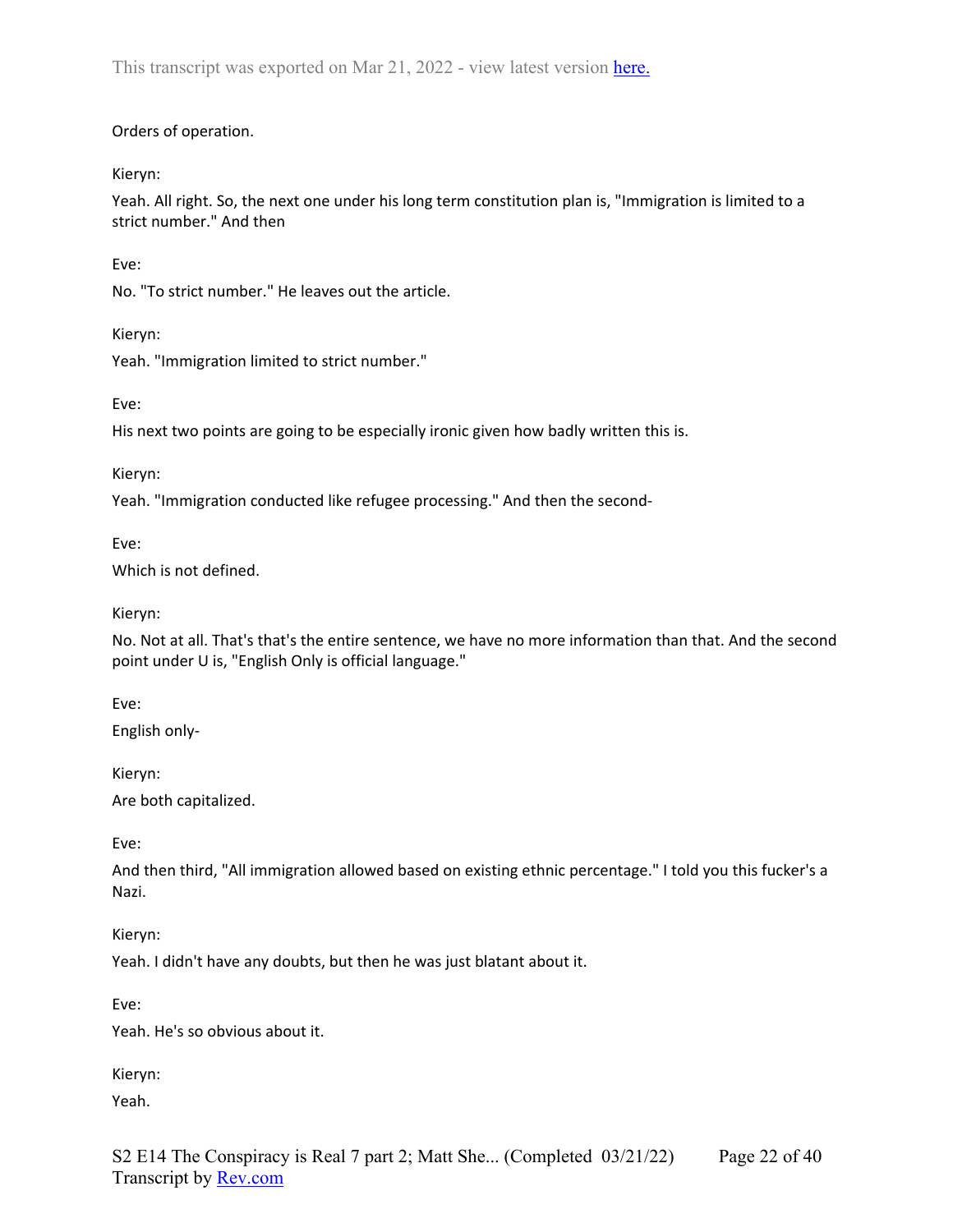Eve:

Can we, before we get to smuggling, real fast talk about this whole honesty, banking, honest money, banking and debt?

Kieryn:

Yes.

Eve:

So, this is again, just compounded dog whistles for anti-Semitism.

Kieryn:

There's also another minor detail I want to include here is we get to Z, which is, "Institute term limits." And then we get to AA, which is, "Require honest money banking and debt." So, we've gone through the entire alphabet once and now we're doubling up on the alphabet to get to more bullshit. Okay.

Eve:

So, "Prohibit the out currency and fractional reserve banking, allow currency redeemable in gold and silver, but indirectly backed by inventory and commodities. All banking must be collateralized. All banking must be decentralized to county level." This guy sounds like he studied economics in middle school, nothing more.

Kieryn:

Yeah.

Eve:

Also, honest money. That's an antisemitic keyword.

Kieryn:

Yeah.

Eve:

That's a dog whistle there.

Kieryn:

And it doesn't make sense. This whole thing doesn't make sense.

Eve:

That's implying that he believes in the conspiracy of the Jews running the banking system. That's fucked up.

Kieryn:

Yeah.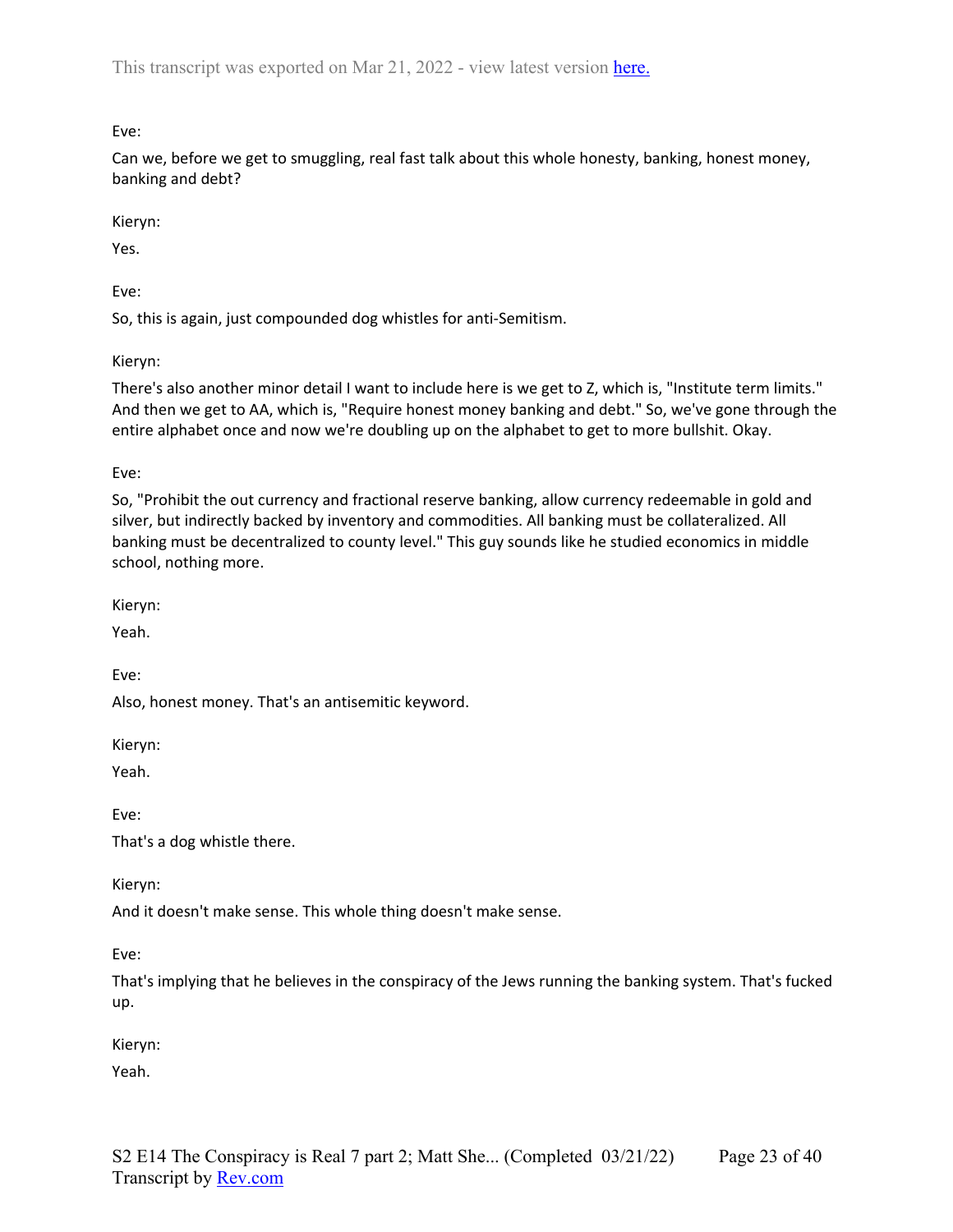# Eve:

So then, "Remove blame amendments," which is all the amendments that prevent giving federal funds, they're state level amendments, "To religious schools." So he's like, "The worship of a Judeo-Christian God will be fostered and encouraged by the government and elevated protection. Still a choice but atheism is not a religion. Expressly state the free exercise of religion includes voluntary prayer, charity and worship. Implement a severe penalty for those seeking to remove public religious expressions."

### Eve:

So, by these terms, you could establish an Islamic madrasa and take federal funds to fund it. This guy is so dumb. He's so focused on his goals that he has no idea what kind of loopholes he's leaving himself open to.

Kieryn:

Nope.

Eve: Okay. Sorry, keep going.

Kieryn:

Yeah. Okay. The other section that was really interesting-

Eve:

Smuggling?

Kieryn:

Yeah. Where is the smuggling? Hold on, because we just got to the education bit, which was also super fun.

### Eve:

While you're looking for that, I'll go through these others where it's basically decentralizing every form of infrastructure. Education, no centralized education of any kind, "Public schools would be a decision for local governments, prohibit teachers under the age of 30." Which you had a good line there.

Kieryn:

Yeah. So, first of all, this dude is very pro- homeschooling and stuff otherwise. And so, what's really interesting to me is, first there's no centralized education. And two, no teachers under 30. So, what happens if you're a homeschool mom and you're 24?

Eve:

And you have three kids.

Kieryn: You have three kids.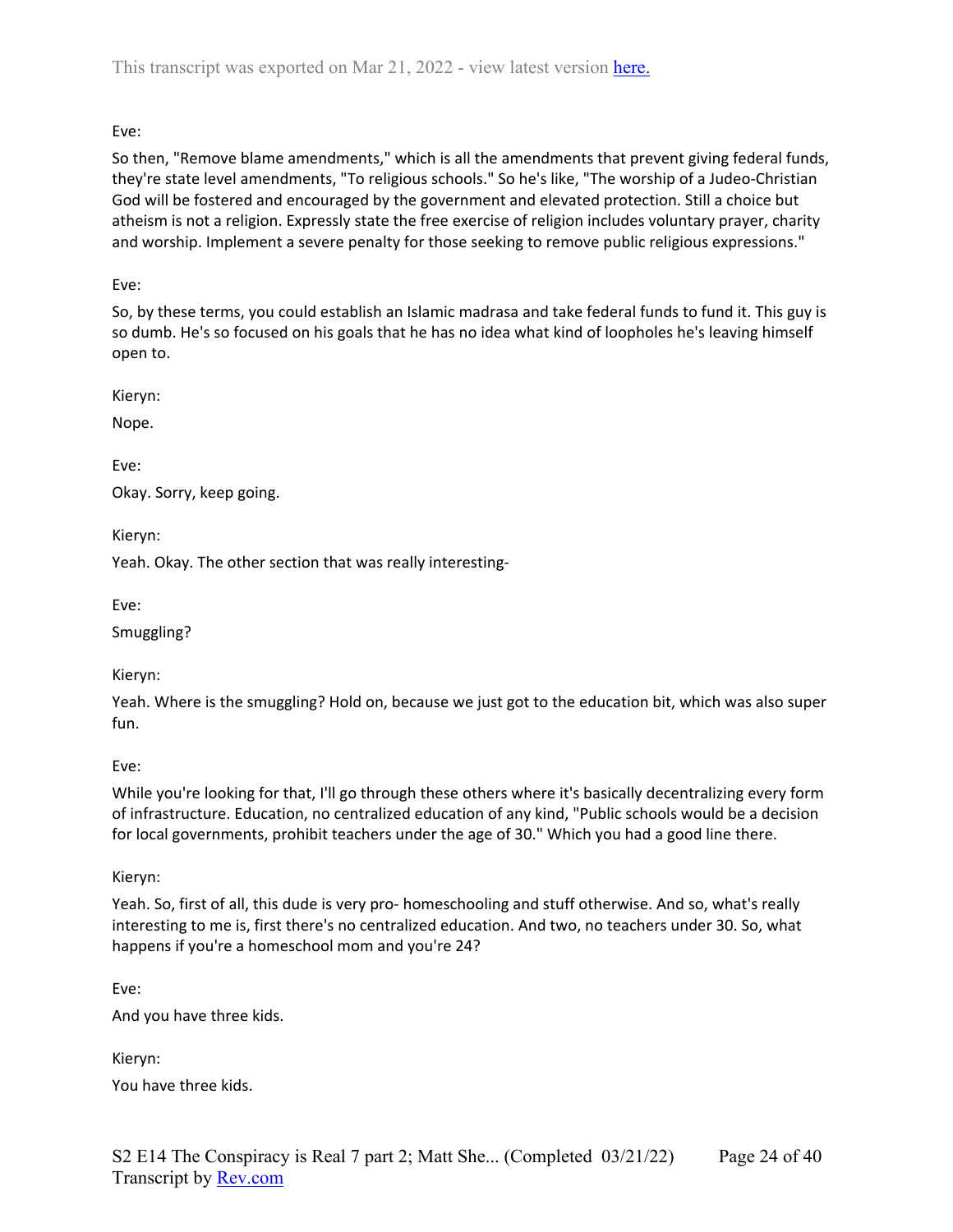Eve:

Or five kids.

Kieryn:

Or five.

Eve:

Six kids.

Kieryn:

Depending on how early you got married, what happens if you're teaching first grade at aged 24?

Eve:

Yeah. If you got married at 17, you could have five or six kids.

Kieryn:

Right. And some of those would be in grade school time. And if you were to homeschool them, would that be illegal because you would be a teacher under the age of 30?

Eve:

Yes.

Kieryn: What do you do? What is that?

Eve:

Also, the whole Timothy and Paul mentorship where Timothy was made a pastor really young and everybody was like, "He's too young." And Paul's like, "Don't look down on him because of his youth." Again, this guy is not reading his Bible well.

Kieryn:

No.

Eve:

He's reading his Old Testament, not his New Testament.

Kieryn:

Yeah. It's almost like the New Testament doesn't exist except for when it involves women. And then it's like, well, obviously-.

Eve:

They have to be quiet.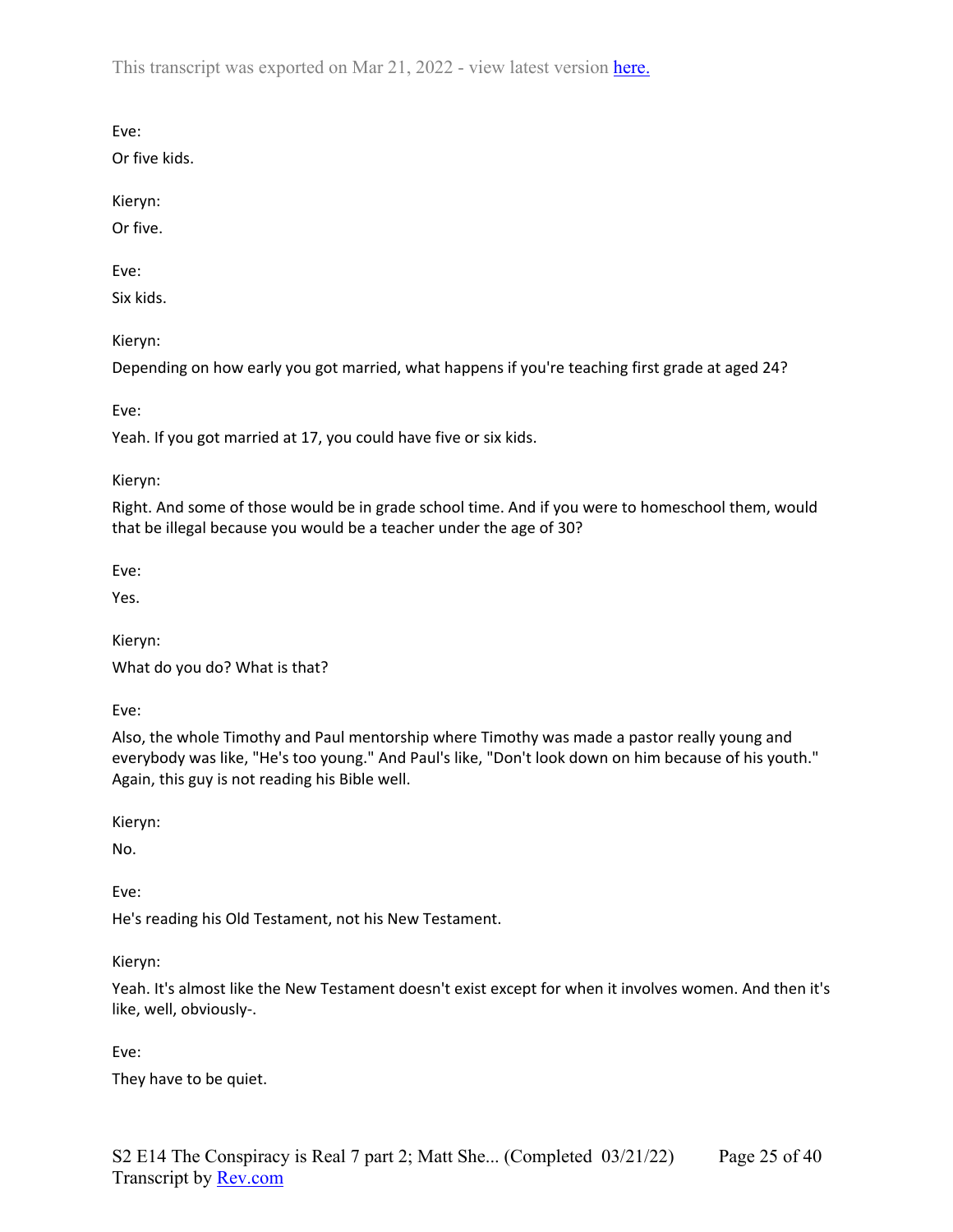# Kieryn:

Yeah.

# Eve:

And then it says, "Prohibit unionization," I guess that's specifically for teachers.

# Kieryn:

Yeah. I think it is specifically for teachers-

Eve: This is fucked up.

Kieryn:

... which is really fucked up.

# Eve:

Really fucked up. "Allow school and choice in all its various forms." Again, my comment about, if this guy is such an Islamophobe, you'd think he would be able to prevent madrassas. But no. He's totally providing for them. Love it.

# Kieryn:

Yeah. But to go back to that one last point about allowing school choice in all its forms, what if people want a public school and there's no centralized education, and what if people want that? That's not allowing school choice.

Eve:

No. It says he provides for that, "Public schools would be a decision for local governments."

Kieryn:

Yeah.

Eve:

So, you could have a county level decision to have a public school system and the next county over wouldn't. And again, as he's decentralizing, all of these utilities and infrastructures, "Roads are going to be maintained by local counties. Power is going to be natural gas and hydrogen fuel cells. Power lines only designated to industrial areas," all that stuff. He's basically creating pockets where impoverished regions will have no money to do anything, so they're going to remain and languish in poverty. And the wealthy regions are going to just shutter themselves up and flourish within their own gates.

Kieryn:

Yep.

Eve: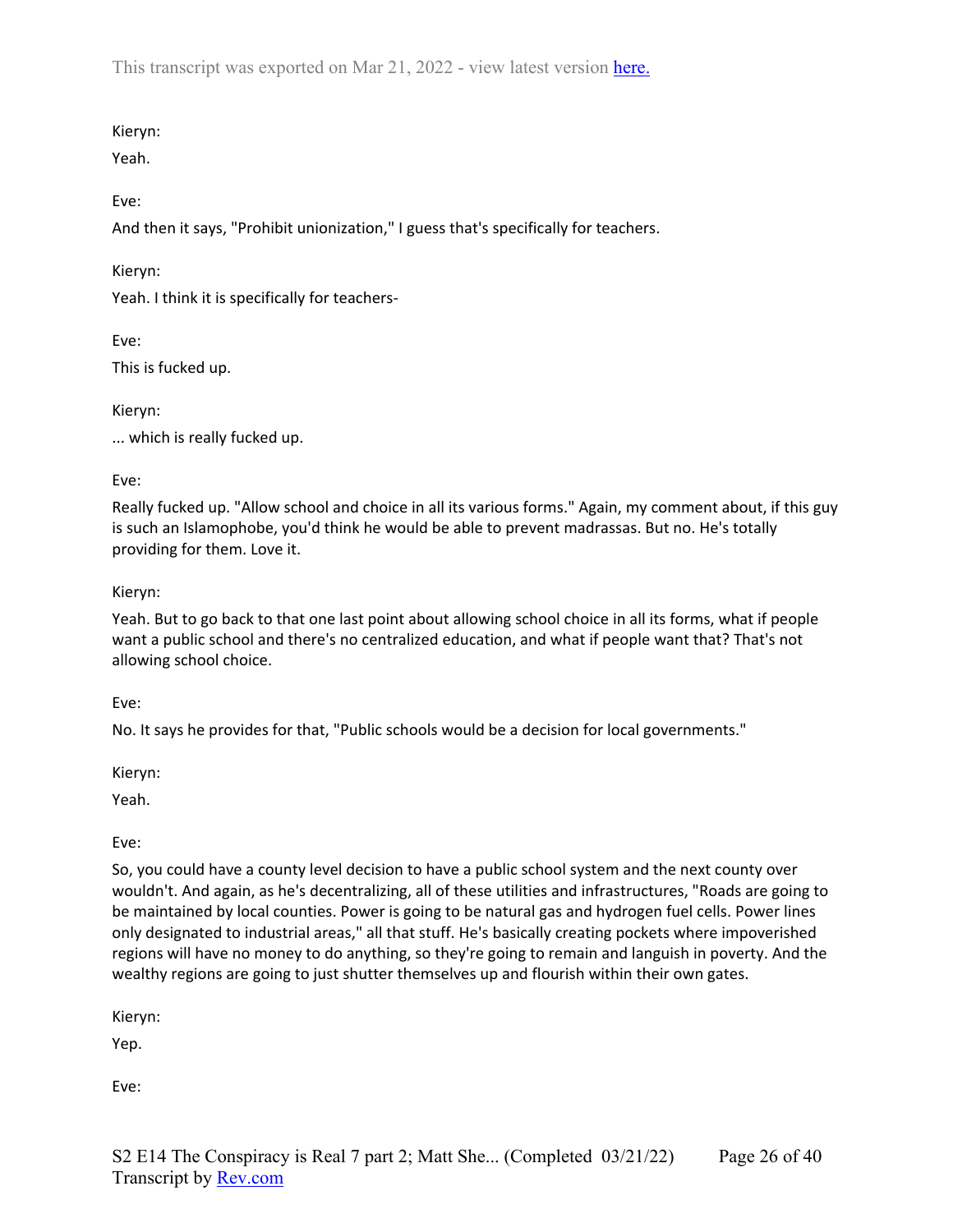There's the decentralized health and mental health stuff. Underlined, "No centralized medicine of any kind."

#### Kieryn:

How is that a good idea?

Eve:

And then, "Oversight of mental health wards would be a decision for local governments." Again, great.

Kieryn:

Bad idea.

Eve:

And then this one, I just love because again with the adultery thing, he's-

Kieryn:

Oh my God.

Eve:

"Temporary involuntary commitments would be on the affidavit of two witnesses after an over act of violence, three witnesses of speaking out about intent to commit over acts of violence." So therefore, if a man is cheating on his wife, he and his girlfriend decide to say the wife attacked them, wife gets locked up.

Kieryn:

Yep.

Eve:

And then all charity has been decentralized. So, there's no retirement, there's no welfare.

Kieryn:

Mm-hmm (affirmative). No. Because those would be bad, and communist.

Eve:

Yeah. And then there's this whole thing, this racist, colonialist treatment of Natives. And of course he calls them Indians, where they become part of this state.

Kieryn:

Right.

Eve:

Indigenous peoples are just rolled in. Okay, smuggling.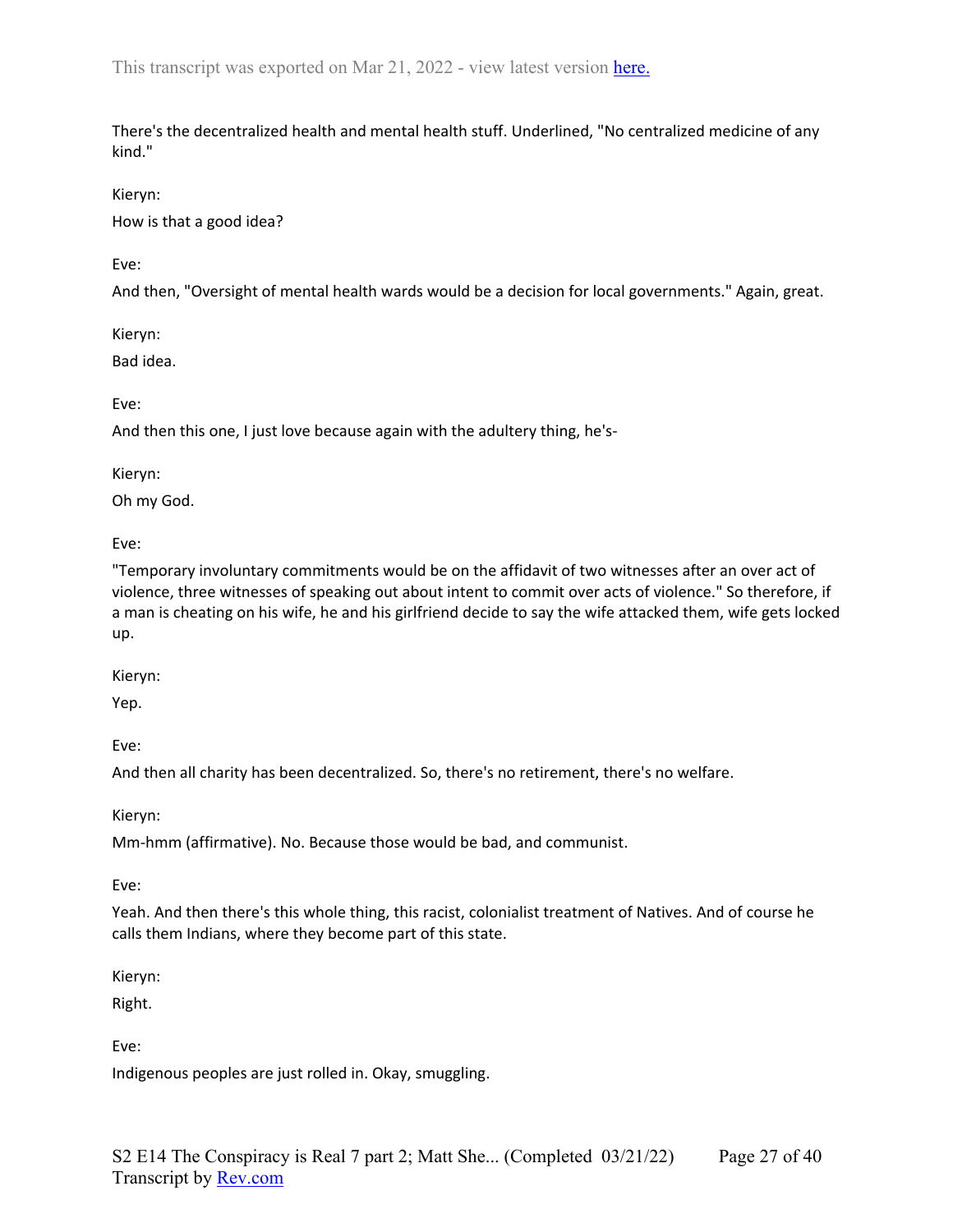## Kieryn:

Oh, yes. Smuggling.

Eve: Sorry. I just plowed ahead.

### Kieryn:

Yeah. That's fine. That means we can get back to smuggling. Because it was actually above the constitution part, it was in the Restore the Economy part, which is number five.

Eve:

Oh, this is early on in the immediate plan.

## Kieryn:

Yeah. It's early on. And this is letter E. And it starts off with, "Established smuggling," and then we go into another level of indentation.

Eve:

No wait, hang on. Go to point B. I didn't read that before. Shit.

## Kieryn:

Okay. Yeah. All right. Pause the smuggling. That was really fun. Going up to B, under Restore the Economy, is, "The vilification of men stops when forced to be responsible again." What does that sentence even mean?

Eve:

Thank you for reading that because I couldn't.

Kieryn:

I don't understand what those words mean in that order.

Eve:

I think that means when the incels are all financially successful enough to support their wives, then we can stop making fun of them and they get the wives.

Kieryn:

How is that restoring the economy?

Eve:

I have to go so far to try to interpret it. Like as you saw, that was a fucking stretch.

Kieryn: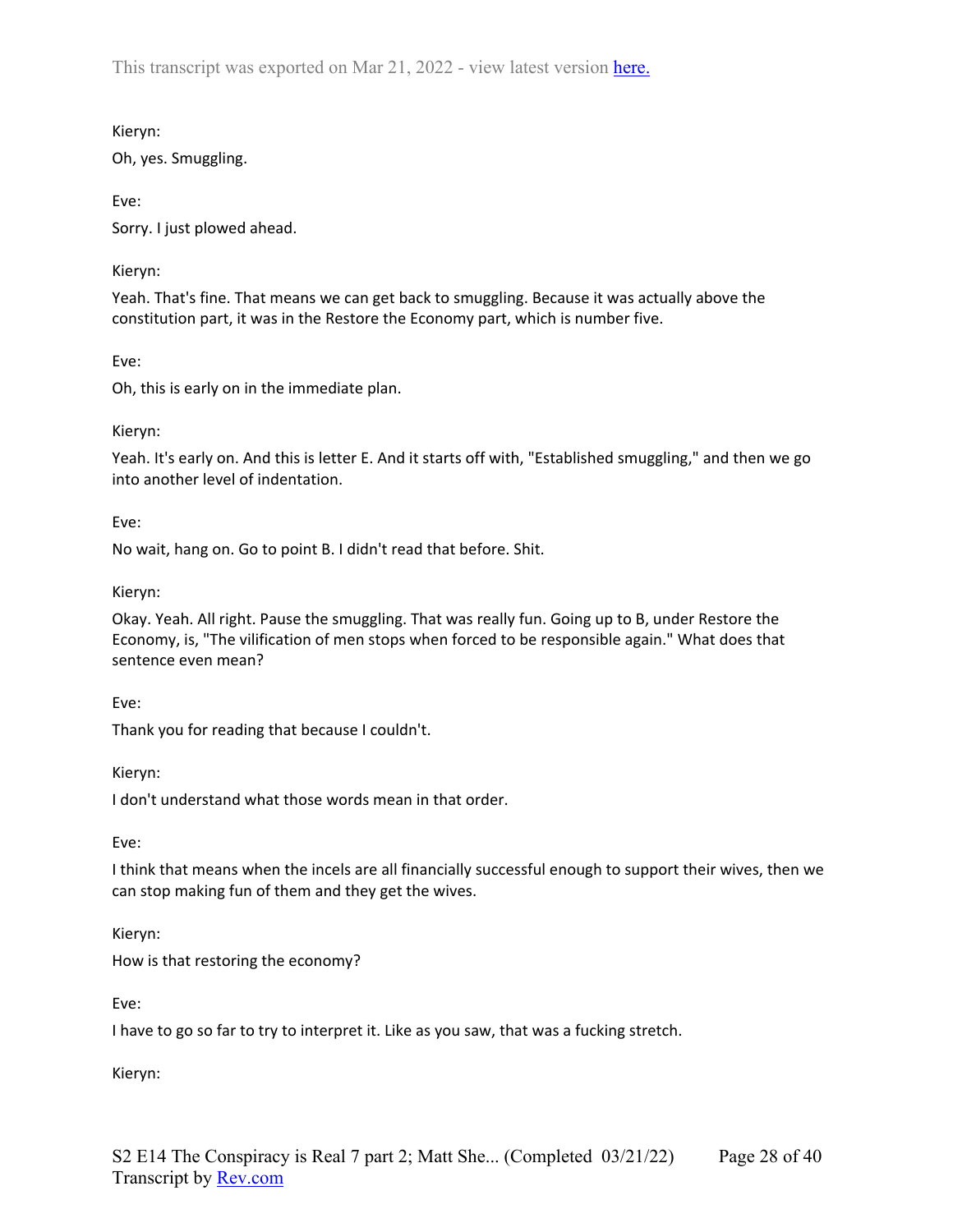Yeah. Anyway, this guy thinks he knows what's up and thinks that the second part of restoring the economy is stopping the vilification of men when they're forced to be responsible again. Because that is something that makes sense. And the C is, "No just in time logistics," and I also don't even know what that means.

### Eve:

It means you have to plan ahead. You can't just do bandaid fixes, I think. And then D is instituting the mafia.

### Kieryn:

Right. Yes. "Allow private security contractors for businesses," which goes right back into smuggling.

#### Eve:

Okay. Keep going. Smuggling, smuggling, smuggling.

#### Kieryn:

"Establish smuggling." 1i. "The best conditions are when one side of the border has severe restrictions and the other side is free. Geography is key." And that is the first point under established smuggling.

Eve:

So, which side is free? Our side? The other side?

Kieryn:

The other side.

Eve:

We're assuming that we are the only fascists in the region.

Kieryn:

Well, I think that he is assuming this side is free and the other people have severe restrictions and we're benefiting from that. Because that makes more sense with the city on a hill bullshit that is the backbone of all of this.

Eve:

"Geography is key."

Kieryn:

Yeah.

Eve: Location, location, location.

Kieryn: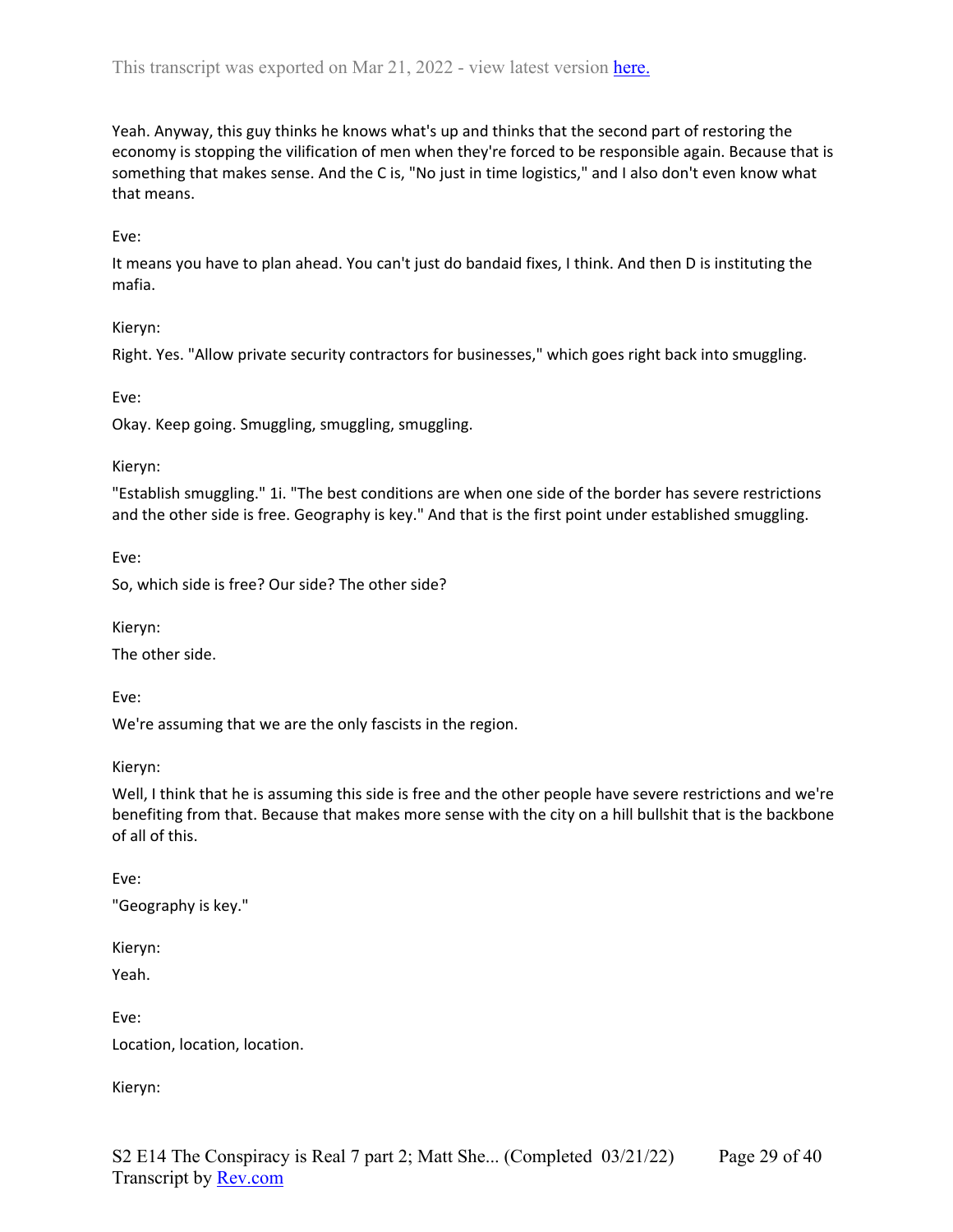Anyway. That's only the first point.

Eve:

Okay.

Kieryn: Okay. Are you ready for the second point?

Eve:

I'm going to wet my pants.

Kieryn:

Right? It's 2i. "Liaison with gangs who have honor."

Eve:

I'm trying not to spit out my wine. Define honor for me Kieryn.

Kieryn:

He doesn't. There's no explanation about what gangs who have honor are or what honor means.

Eve:

Putting a hat on backwards, walking into the Black part of town and being like, "Hello fellow gang member, do you have honor?"

Kieryn:

What's your code bro?

Eve:

"What's your code of honor? I personally abide by the Knight's code of honor." This is so explicitly based off of racist stereotypes and lots of bad movies. It's so bad.

Kieryn:

Oh, it gets better, on the third i. Speaking of this-

Eve:

Speaking of bad movies.

Kieryn:

3i, is "Use those of Russian descent," as in descending stairs, "As Black Market advisors."

Eve:

He misspells dissent.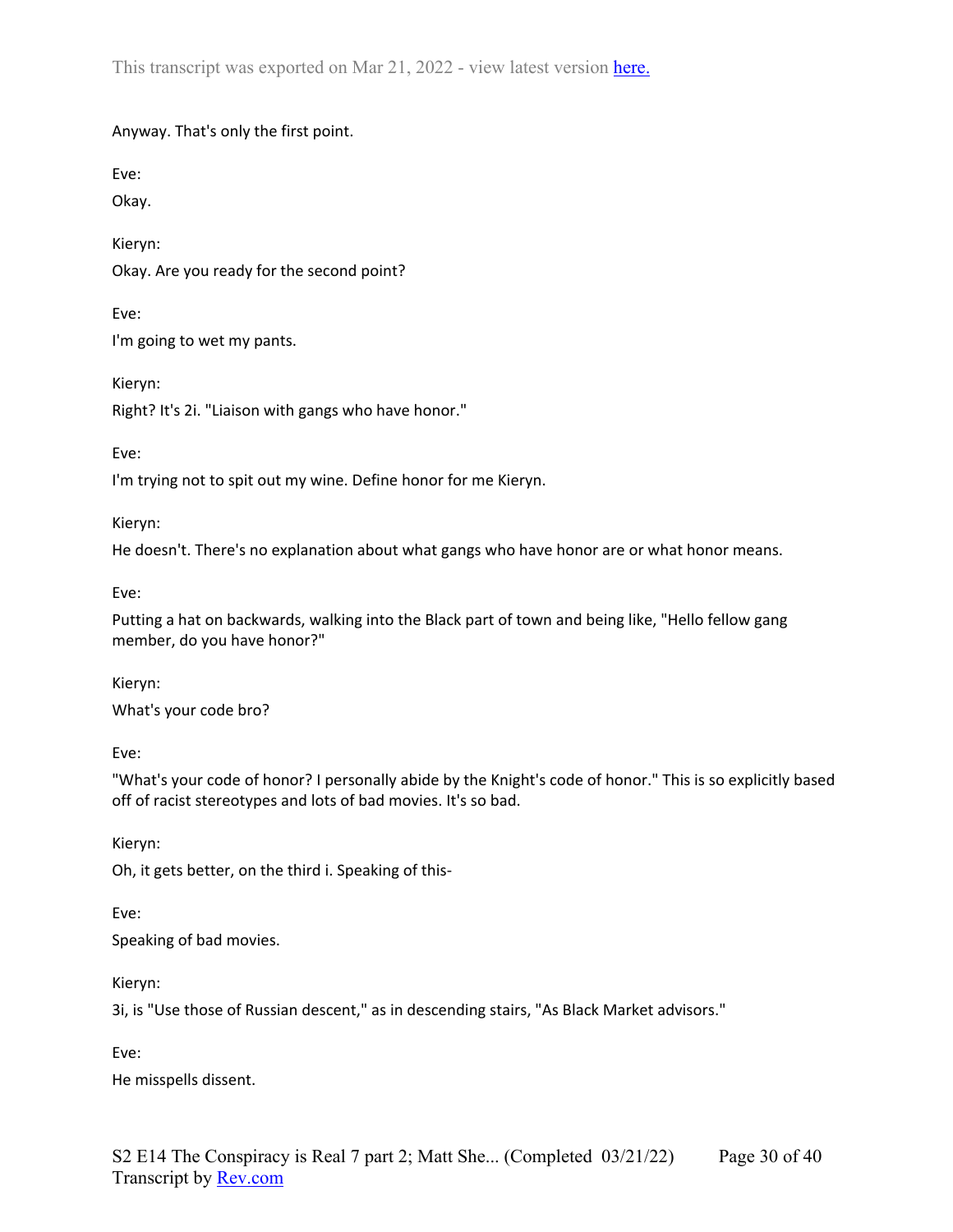### Kieryn:

Yeah. English only is his national language.

Kieryn:

Is the national language, and yet grammar and spelling and words-

Eve:

Okay. We're being classist. I'm going to stop, but, oh, "Black Market of..." Just because you're Russian blood, doesn't mean... Wait, is this why all the Christians were adopting children from Russian orphanages?

Kieryn:

Fuck.

Eve:

Just because they were born in Russia and have Russian descent-

Kieryn: So he's basically saying

Eve:

... does not mean that they know how to be criminals.

Kieryn:

Yeah. He's just saying people who are Russian should be used as Black Market advisors, as if that inherently makes them know anything. Jesus. Fuck. No. Anyway, so those are the first five points on how we're going to restore the economy with three sub points.

Eve:

Established smuggling.

Kieryn: Yeah. Established smuggling.

Eve:

And then after that, "Abandon businesses." Literally that's what it says.

Kieryn:

Yeah. The Business Dead Act.

Eve:

And it's basically establishing employee run businesses.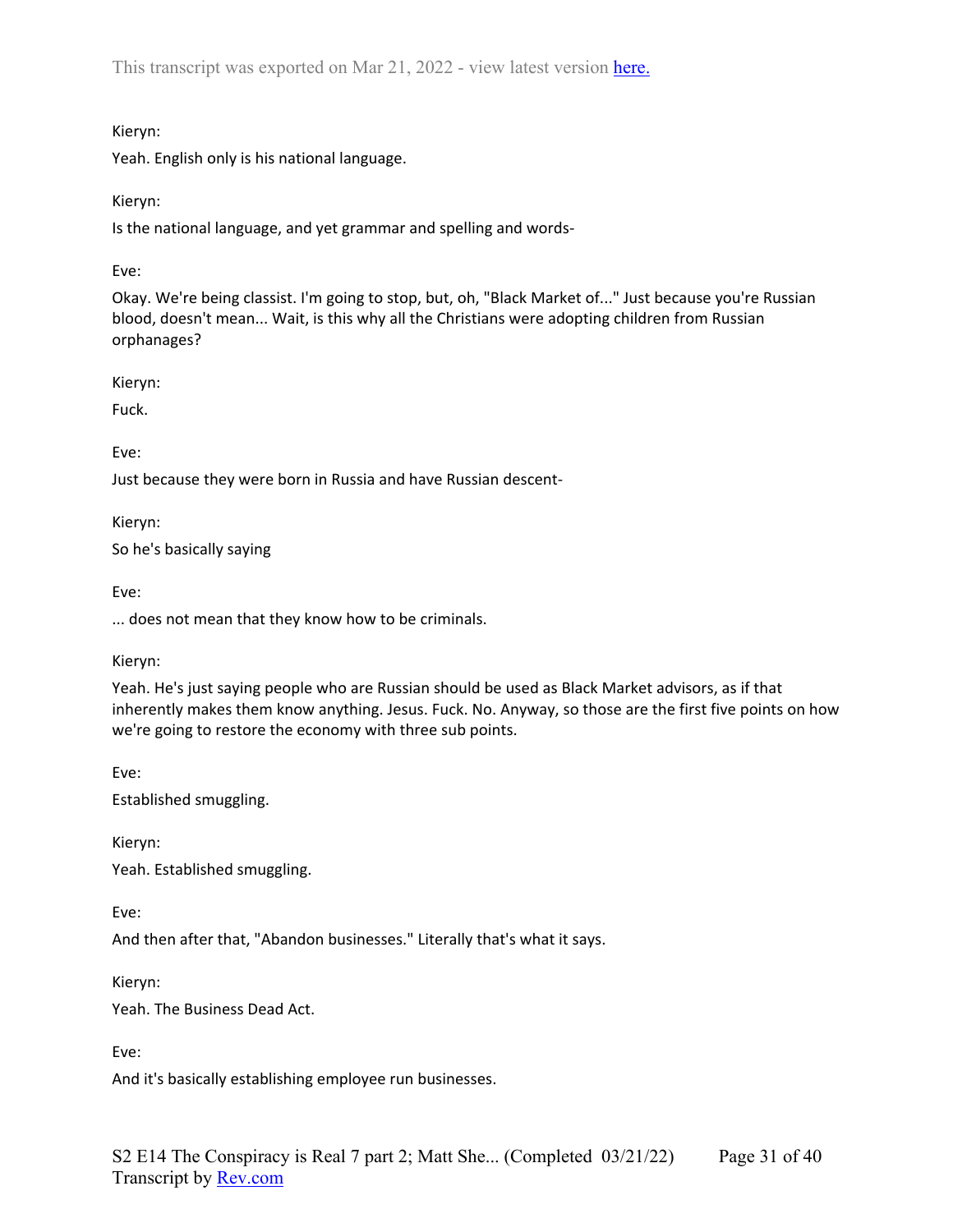## Kieryn:

Right. But unions are still bad somehow.

# Eve:

And then you have to, "Repeal every tax, forgive all debts, repeal every non-criminal law rule and regulation." Head tilt. We're doing that look that a dog gives you where it's like, "Human, what are you doing?" And then all these other things that don't make sense, they're just tiny details. And then, "Establish patriot banks. Establish patriot loans. Again, decentralized 7% of budget bond market. All debts are eliminated after seven years."

Kieryn: Which is very Leviticus.

Eve:

Very Levitical.

Kieryn:

Year of Jubilee stuff.

Eve:

Year of Jubilees right there. Yeah. "Establish boundaries based on geography. Do not use the military for keeping peace. Move to borders." So, what I'm hearing is that when President Trump is trying to follow his tax evasion plan for the State of New York, he should just move to Southern Arizona?

Eve:

Okay. Oh, here's the refugee section, it's the next bit.

Kieryn:

It doesn't get better.

Eve:

"One meal a day, loss of meal card is punishment for crimes or lying about your food consumption," da, da, da.

Kieryn:

"Must work for the community in a designated role.

Eve:

It's concentration camps.

Kieryn:

Yeah. Literally.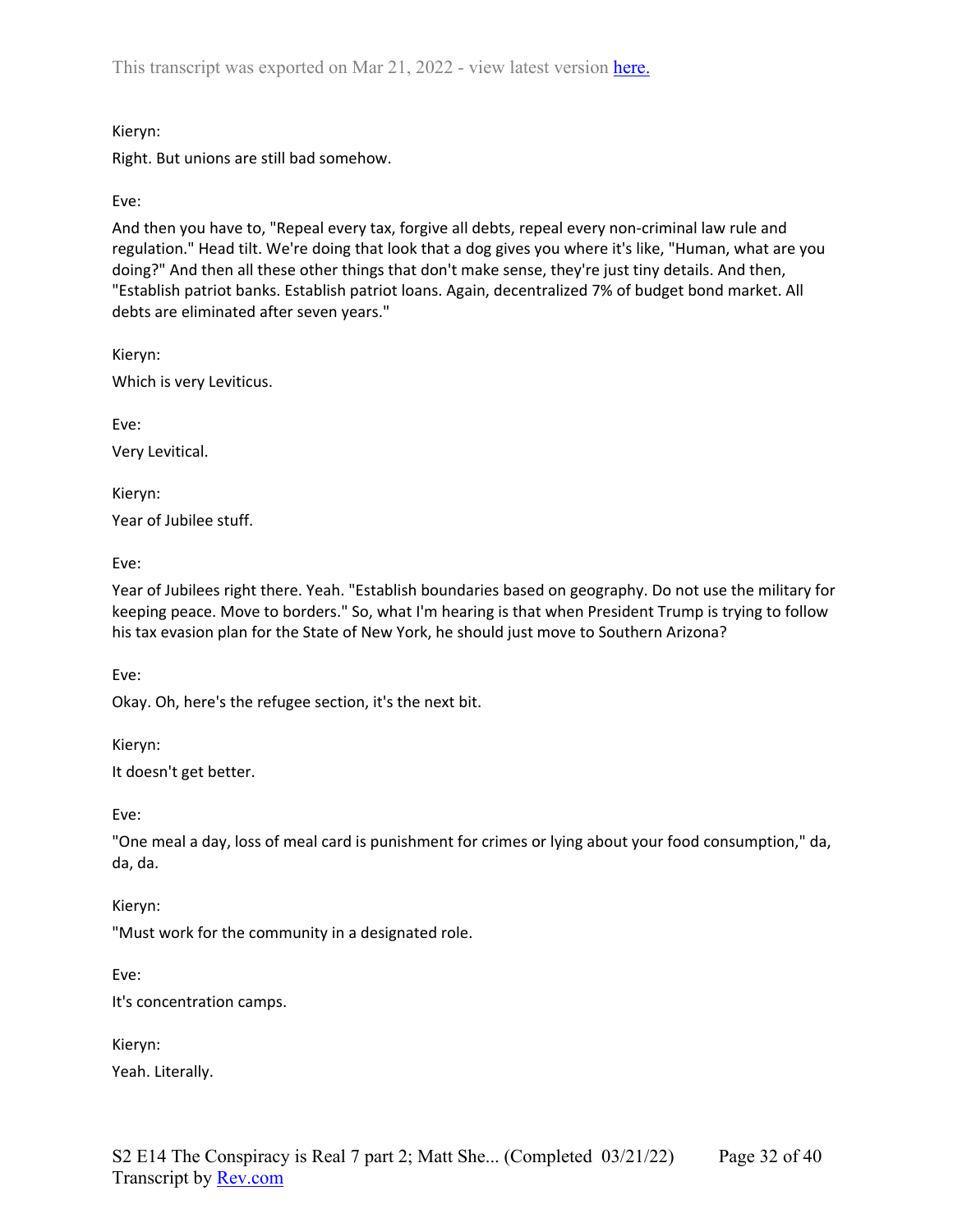Eve:

It's fucking concentration camps.

Kieryn:

Yep.

Eve:

"Screening process for communicable diseases. Skills and equipment recommend them to community for acceptance," all that stuff.

## Kieryn:

Oh yeah. And then there's this whole section about emergency information distribution and it's like, "Identify a ham radio network."

## Eve:

"Establish Patriot network within and via radio." This is again, I repeat Nation States. This is like what eighth, ninth grade homeschool boys, and girls, counting me among them thought you could do if you were going to establish a Christian nation. This is so close to what I would've written up at that age.

Kieryn:

Yeah. And for a middle schooler it would've been impressive-

Eve:

A for effort.

Kieryn:

... But for an adult who's been elected to Congress six terms, I expect not this.

Eve:

He didn't do his homework.

Kieryn:

No. He didn't do his homework. He doesn't know how to read his Bible.

Eve:

He failed the assignment.

Kieryn:

Yeah. A lot of this isn't even anything remotely biblical. This is all outside stuff for someone who's like, "Everything must be all biblical."

Eve: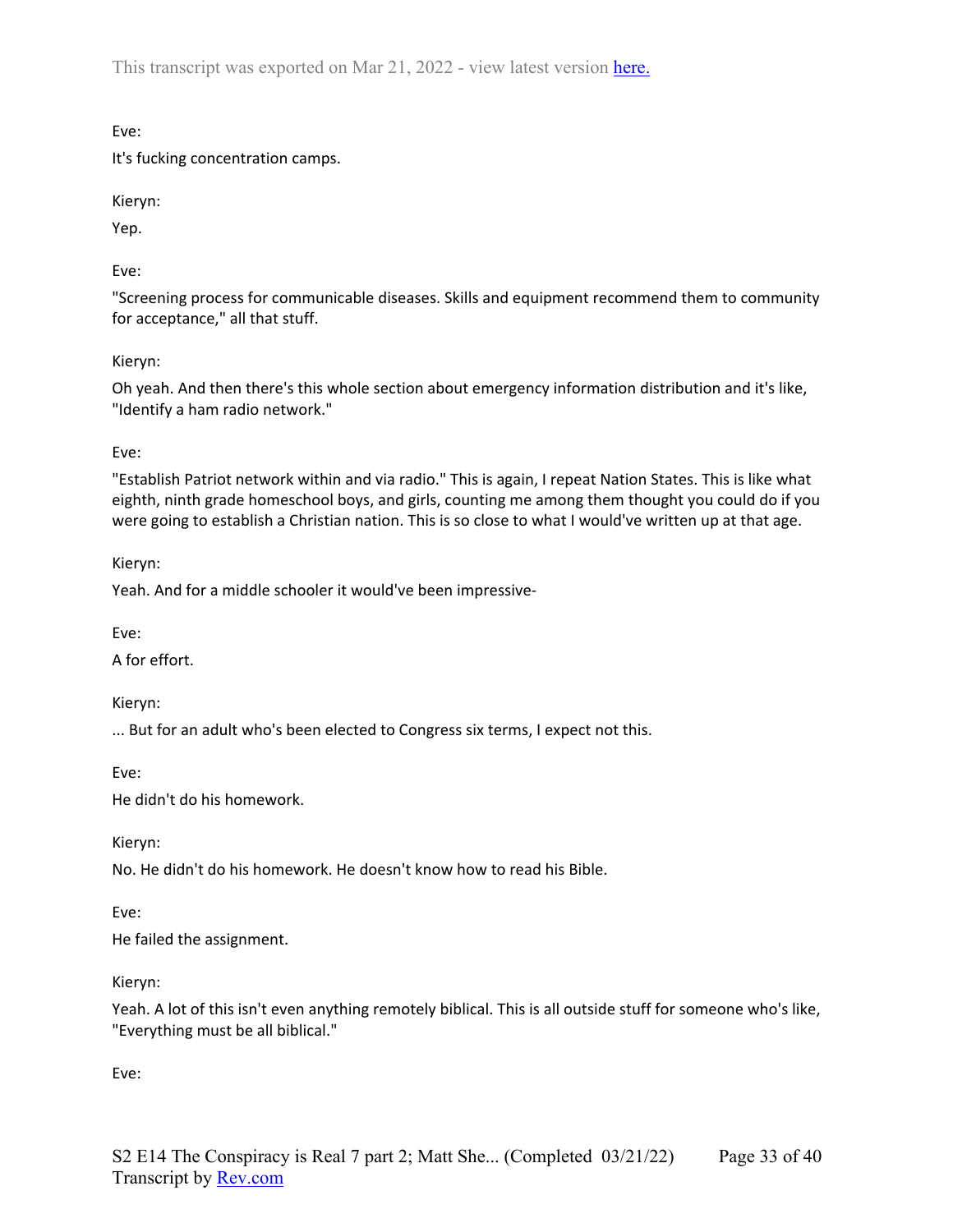All right. There's just so much in here. Every line is just rife with things to pick on, the assumptions behind it are ignorant. It's so bad.

#### Kieryn:

Yeah. Like he took one class in one thing and decided he was an expert on how everything worked, which is very typical.

#### Eve:

You could tell he doesn't understand how infrastructure works, he doesn't understand how healthcare works. He doesn't understand how immigration or refugees or mental health stuff, he doesn't understand how communities function.

#### Kieryn:

Yeah. No. His whole section about rebuilding and decentralizing all of these utilities and stuff. He's like, "Electric lines are only going to be in this one area." I'm like, have you talked to literally any engineers? How are you going to get power to your cities, my dude?

Eve:

Right. And this is the thing that keeps coming up when you look at the theocratic ideas, is the ahistoricity creates these massive pitfalls because sure those rules may have worked for society during nomadic, futile states eras of civilization.

Kieryn:

Right. But that's not where we are anymore.

Eve:

But we are not there.

Kieryn:

Just because you want to live in the 18th century doesn't mean we're there.

Eve:

Just because you like watching the beginning part of Mad Max Fury Road does not mean that the rest of us want to live there.

#### Kieryn:

Fact. My God.

Eve:

That's a good Christmas movie. I should watch that again this weekend.

Kieryn:

Yeah. I want to watch it now again too. But I don't want to live in it. I don't want that life for me.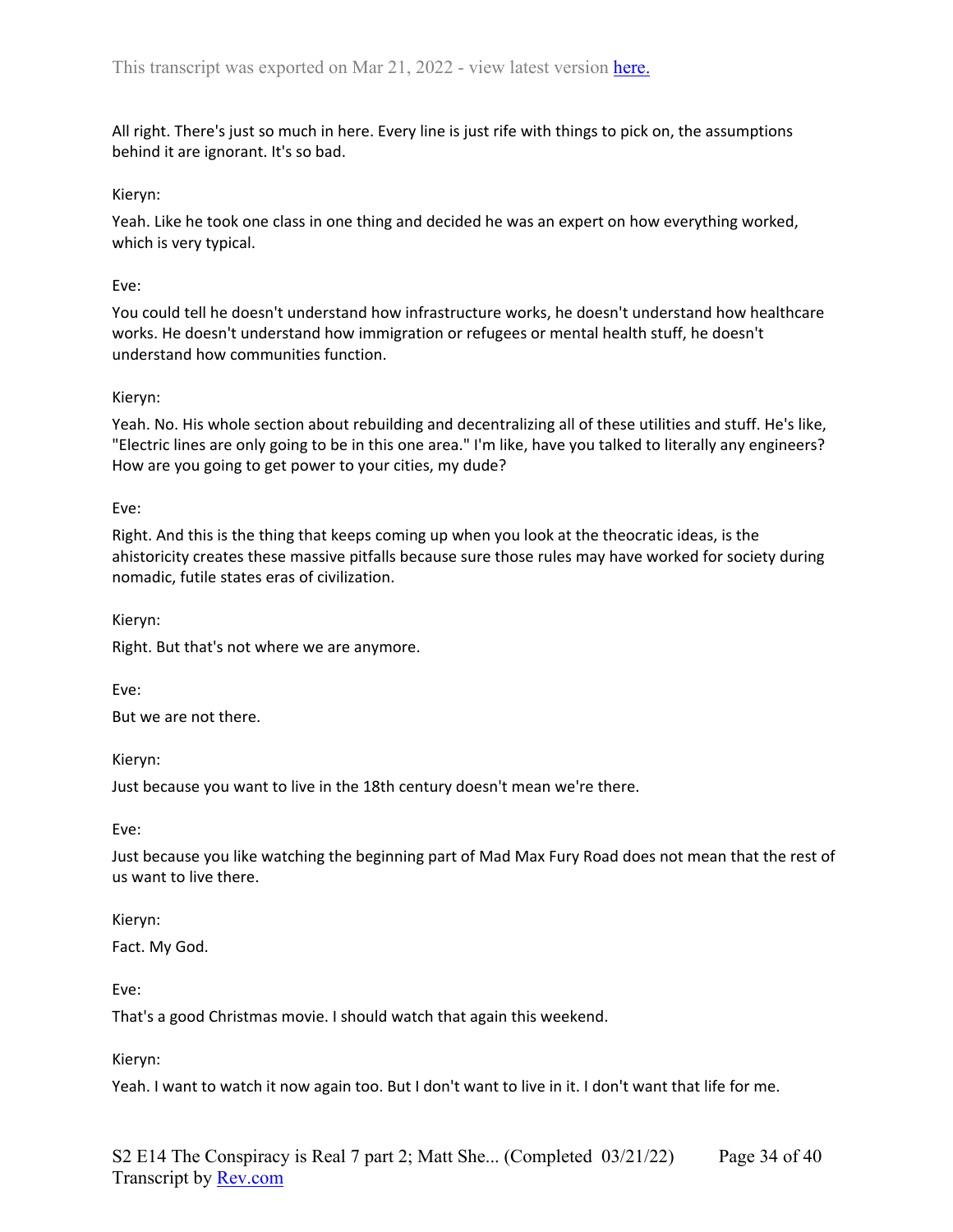# Eve:

We don't. I think as bad as things have gotten, we're not at the point where infrastructure's fallen apart to the point where you need to do things like this. And so, how much destruction are you planning, my sir?

## Kieryn:

Right. It feels from reading this, his whole thing is basically everything is going to be destroyed and we're going to be in post-apocalyptic fallout four level world with maybe less radiation. And we have to start from ground zero.

Eve:

Except for he's still assuming that the Pacific Northwest isn't going to be nuked.

Kieryn:

Right. Or destroyed by climate change, I say living on the West Coast.

Eve:

Okay. So, what I said that was probably missed was, you have to read good science fiction in order to do this homework assignment right. And I was recommending Octavia Butler's, Parable of the Sewer. If you want to read about what would happen if someone was trying to establish this kind of theocratic state in the middle of climate crisis collapse. It's a very good book. But I think what really gets me about this guy is he's so unoriginal. He's not crazy.

Kieryn:

Yeah. No.

Eve:

He's got a very broad set of resources in terms of these ideas that he's bringing in and he's put them together semi- cogently, but he is not actually that deep of a thinker. He really hasn't come up with anything that's very-

Kieryn:

Original or proven.

Eve: Yeah. Original or interesting.

Kieryn:

Honestly it kind of reminds me-

Eve:

Like Rushdoony has more going on him.

Kieryn: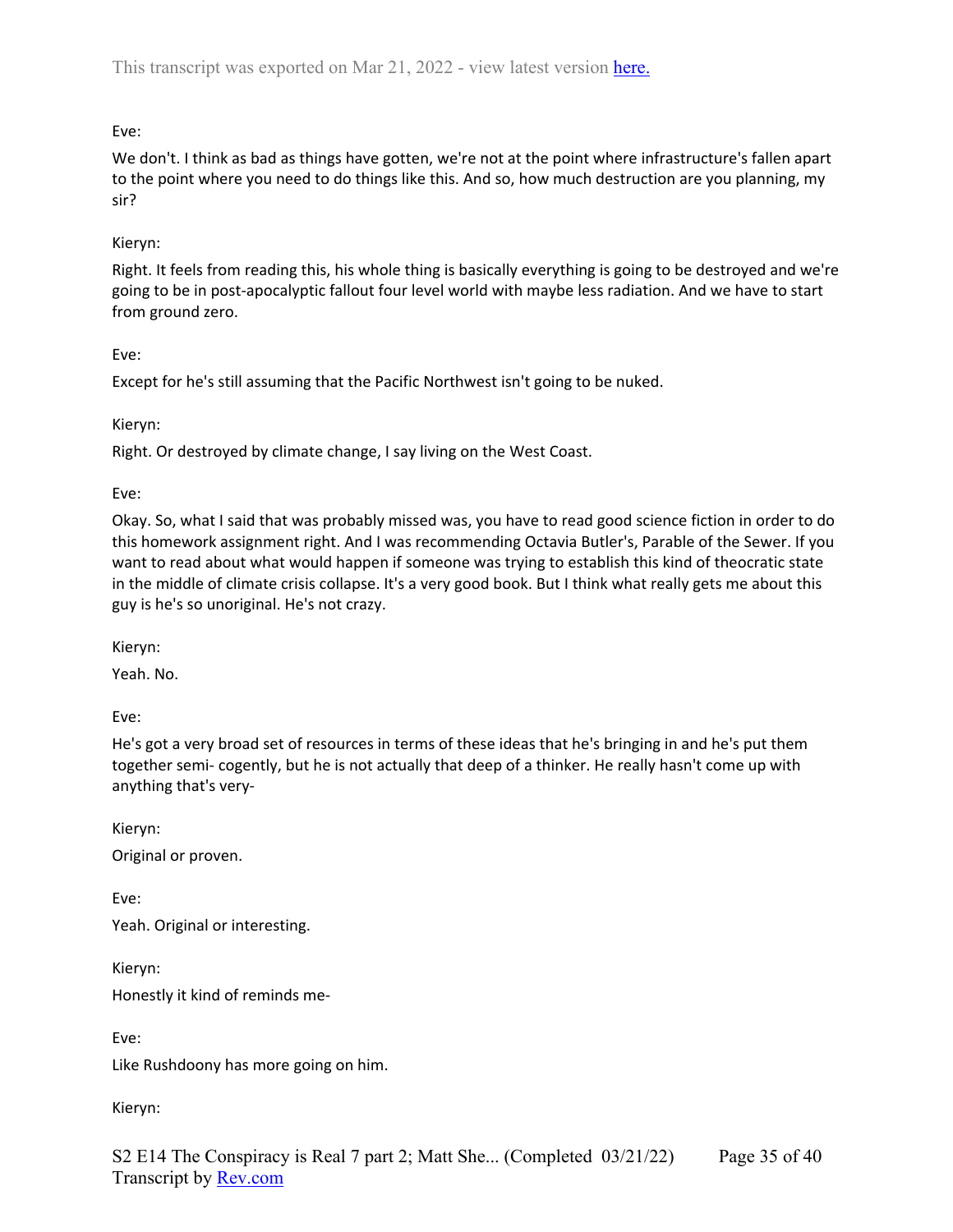One, I could have written better. And it would've been more thought through and not evil and fascist obviously. But it also reminds me of when I was a teenager and I was in the mock government with a bunch of other homeschoolers and we ran our own little kind of mini government and we did our own kind of simulations of this stuff. And that was still better.

Eve:

This is what I'm talking about. This is exactly what I've been saying all along. When I was taking that ninth grade speech and debate. He's playing Risk.

Kieryn: That's exactly what it is.

Nothing more.

Kieryn:

Eve:

Yeah.

Eve:

He's doing D&D risk.

Kieryn:

There's nothing challenging any of his assumptions either. There's nothing that he's thinking ahead about solving. He doesn't see the flaws in his plan.

Eve:

Because you know, we'll discuss adultery later.

Kieryn:

We'll take adultery temporarily off the table for capital punishment, but definitely leave any of the sex that I think is not right in.

Eve:

I feel like I need to go eat some pussy to clean my mouth out from this stuff.

Kieryn:

That is correct. It's so bad.

Eve:

This is bad. I'm sorry for my listeners, if you're listening to this with kids around, I've been really crass.

Kieryn: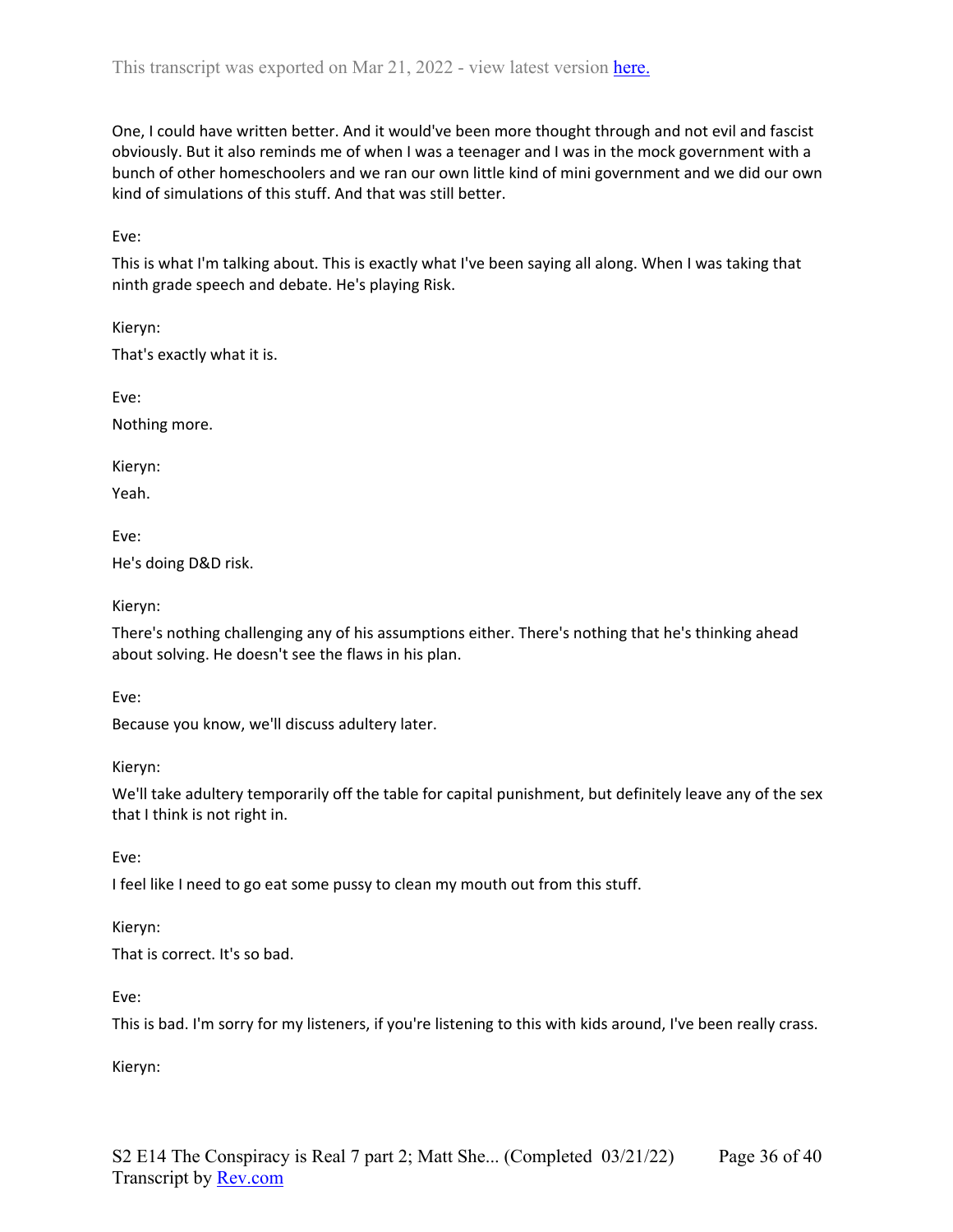There was nothing else we could be. It's so much worse than I even imagined it was when I started getting into these documents. And it's just like, we could go on for several more episodes just figuring this out. But the long story short of this-

Eve:

But we're going to have mercy on you and we're not going to do it.

## Kieryn:

... Is if you want to read all of it, you can. It's on the internet. We'll have it in the show notes. But it's just so bad. It's just so bad on so many levels. It's dog whistle-y, it's white supremacist, it's very Nazi level of ideology and bullshit. And this is stuff he believes firmly. And this is stuff that he is more than prepared and has even trained to fight for. There was this thing that I saw that he was involved in called Team Rugged, which is like paramilitary bootcamp for religious right wing fascists, where they learn how to shoot and do gymnastics at the same time. But it also reminded me of this program that I knew boys going to when I was a teenager called Alert.

Eve:

I knew boys going to it too.

## Kieryn:

Yeah. So, they have the Alert cadets, which is like the Boy Scouts. And they have Alert the program, which is literally a bootcamp, but Boy Scouts bootcamp, where it's that same level of stuff.

### Eve:

So, we'll post the video in the show notes. But anyone who knows how marshal training works knows that these guys, the minute one of them gets into combat, he's going to pull a fucking hamstring and limp off the field and be like, "Ow." Because they're so stiff, they haven't stretched, they don't know how to roll, they don't know how to fall, they don't know how to do anything.

### Kieryn:

Which I guess is all they're aiming for, literally. [crosstalk 01:04:04]. So, I couldn't even watch the whole thing.

# Eve:

I watched the whole thing, it was so bad.

### Kieryn:

They're literally ready to go to war for this shit. So, it's absolutely fucking ridiculous, but it's also not something to take lightly because he's threatened something going down in January.

### Eve:

So, these are the guys who are going to be organizing against the anti-fa in major cities. This is the thing, so like the Proud Boys etc. all of those kinds of groups, this is the kind of thing they're aspiring to I guess, which is just, one it's adorable. On the other hand, it's terrifying.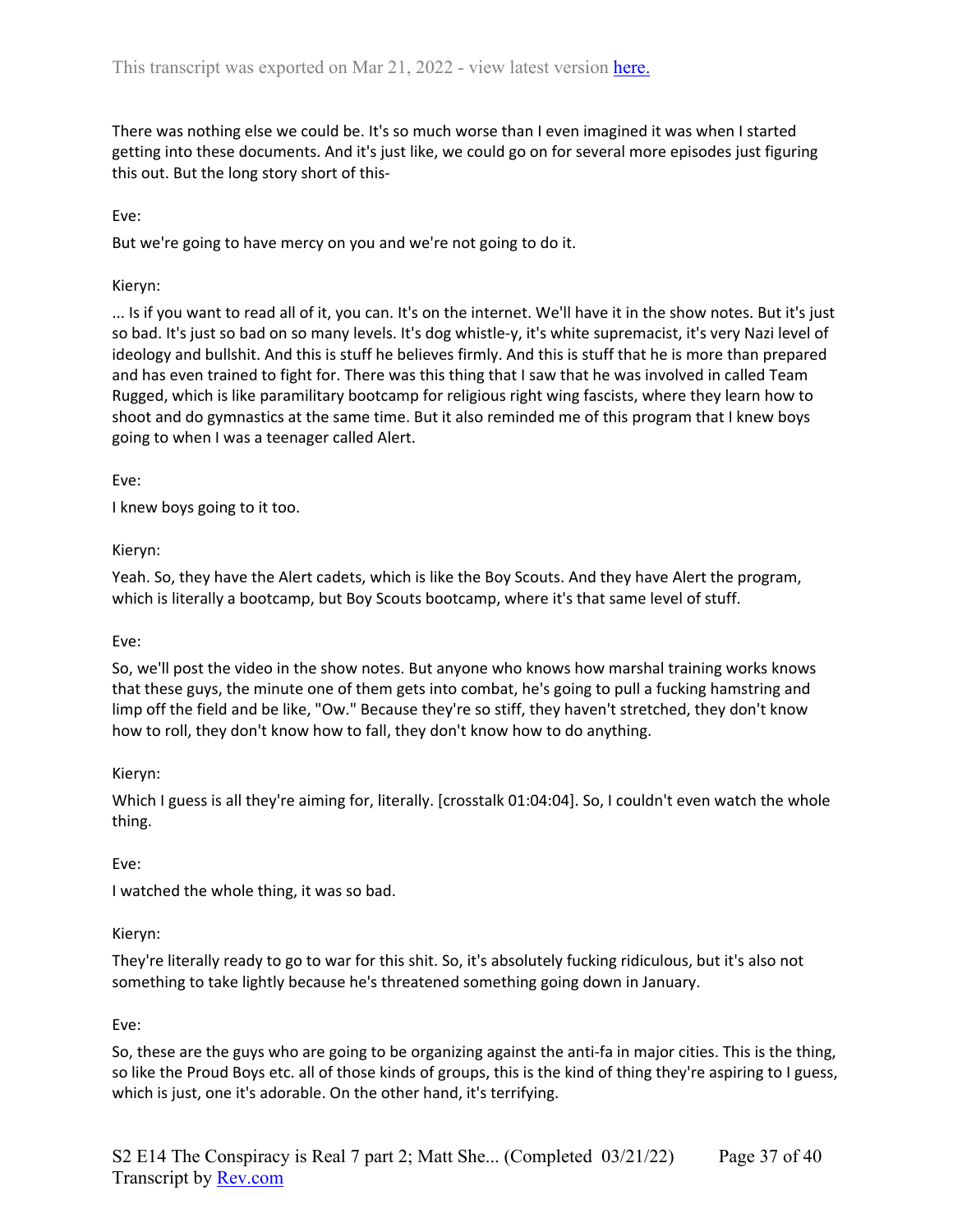## Kieryn:

It's so bad, it's funny. And it's also terrifying.

Eve:

So again, like we were saying about grassroots organizing, don't underestimate them.

Kieryn:

Also, if you're a fellow activist and organizer and you're getting involved in your local democratic party and stuff, think about things after the election and outside of the election and do grassroots work, get involved in your local stuff. Everything happens locally. That is why these people are flourishing.

Eve:

And not just doing nonprofit charity. That's not enough.

Kieryn:

We'll stop here.

Eve:

All right. We're going to get really angry if we keep going, so we got to pull it in, reign it back. Go on, deep breath. Okay. One, two.

Kieryn:

Okay. Yeah.

Eve:

All right.

Kieryn:

Thank you for joining us on this wild ride.

Eve:

Thank you for listening. We're so sorry we had to subject you to this. But he started it.

Kieryn:

Yeah.

Eve:

If you have questions or comments or want to send us news articles for things we should cover on the show, you can find all of our information at kitchentablecult.com. You can email us at kitchentablecult@gmail.com.

Kieryn: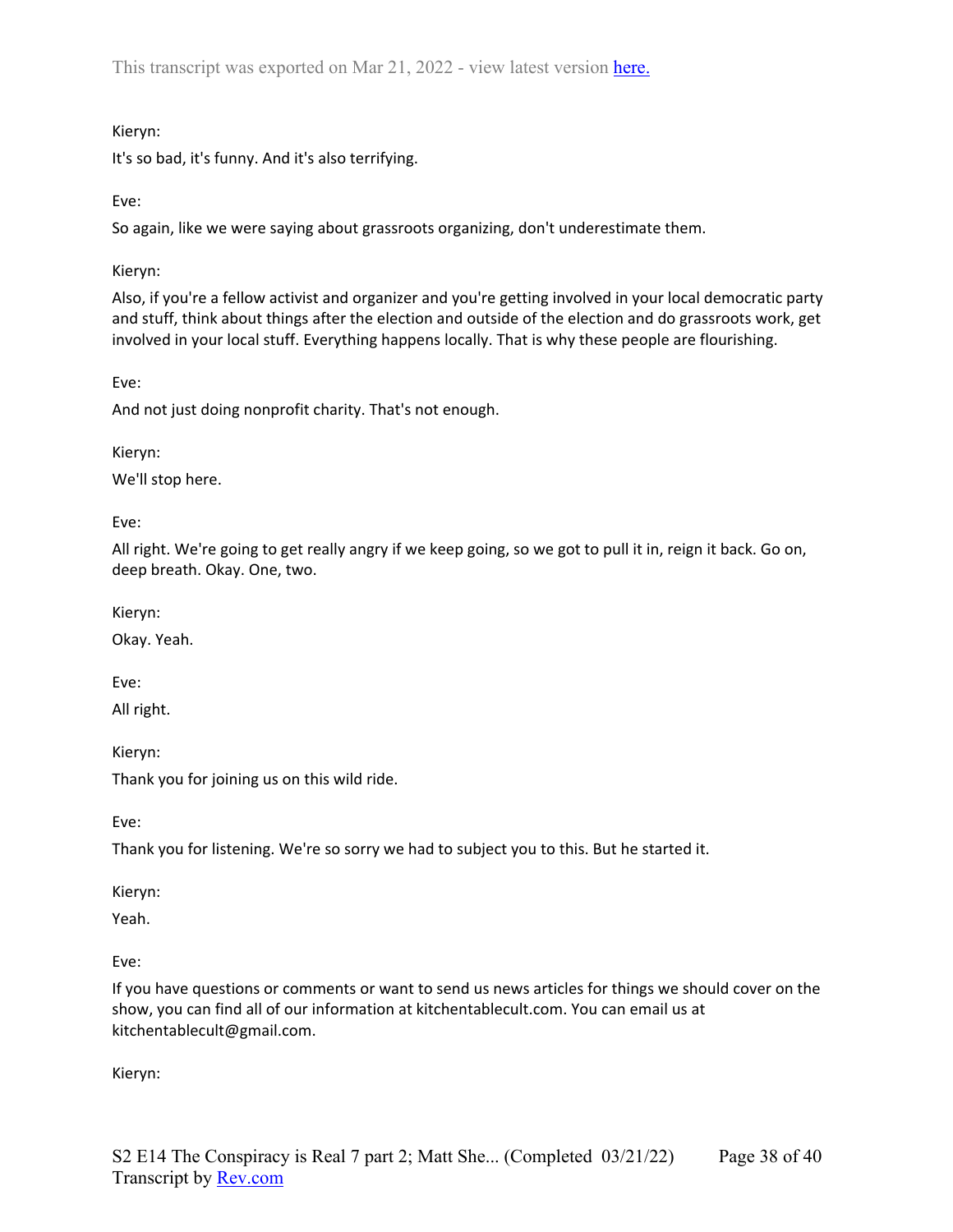And if you want to get access to the complete archive, you can become a Patreon at patreon.com/kitchentablecultpod. I made it easier on me to make that easier to find for everyone who's a patron. So, go check that out if you're a Patreon and you don't know where the archive is, because I pinned it to the top, so it should be there.

Eve:

Yay.

Kieryn: Technology is hard.

Eve: We're on the Twitters.

#### Kieryn:

Our Twitter handle is kitchencultpod because kitchentablecult was too many letters. So, it's kitchencultpod. And we're also on Instagram, which is kitchentablecultpod because that matches everything else except Twitter. There's a logic.

Eve:

I always forget we're on Instagram. I clearly don't run our socials.

Eve:

If you loved this episode, please join our Patreon. We are able to do this research and to take the time out from our regular life hustles to work on this because of the support that patreons like you give, to steal from PBS. Neither of us have full-time salaried jobs or healthcare benefits from work or support from families. So, we're scraping it together with various freelancing gigs and that's a great millennial life, but every little bit makes it a little bit easier. So, thank you to those who are supporting us, we really appreciate it.

### Kieryn:

Yes. Thank you so much. We appreciate all of you and everyone who wants to join in is also greatly appreciated, because this is a lot of work and required a lot of drinking to get through Matt Shea's bullshit. No. I'm definitely going to make more.

Eve:

I need another glass of wine. Thank you to the band, The Heavens, for sharing their music for our show. The music you hear is from their albums De Nazo and our producer is, as always, Dave the Great.

Kieryn:

Thanks Dave.

Eve: Thanks Dave.